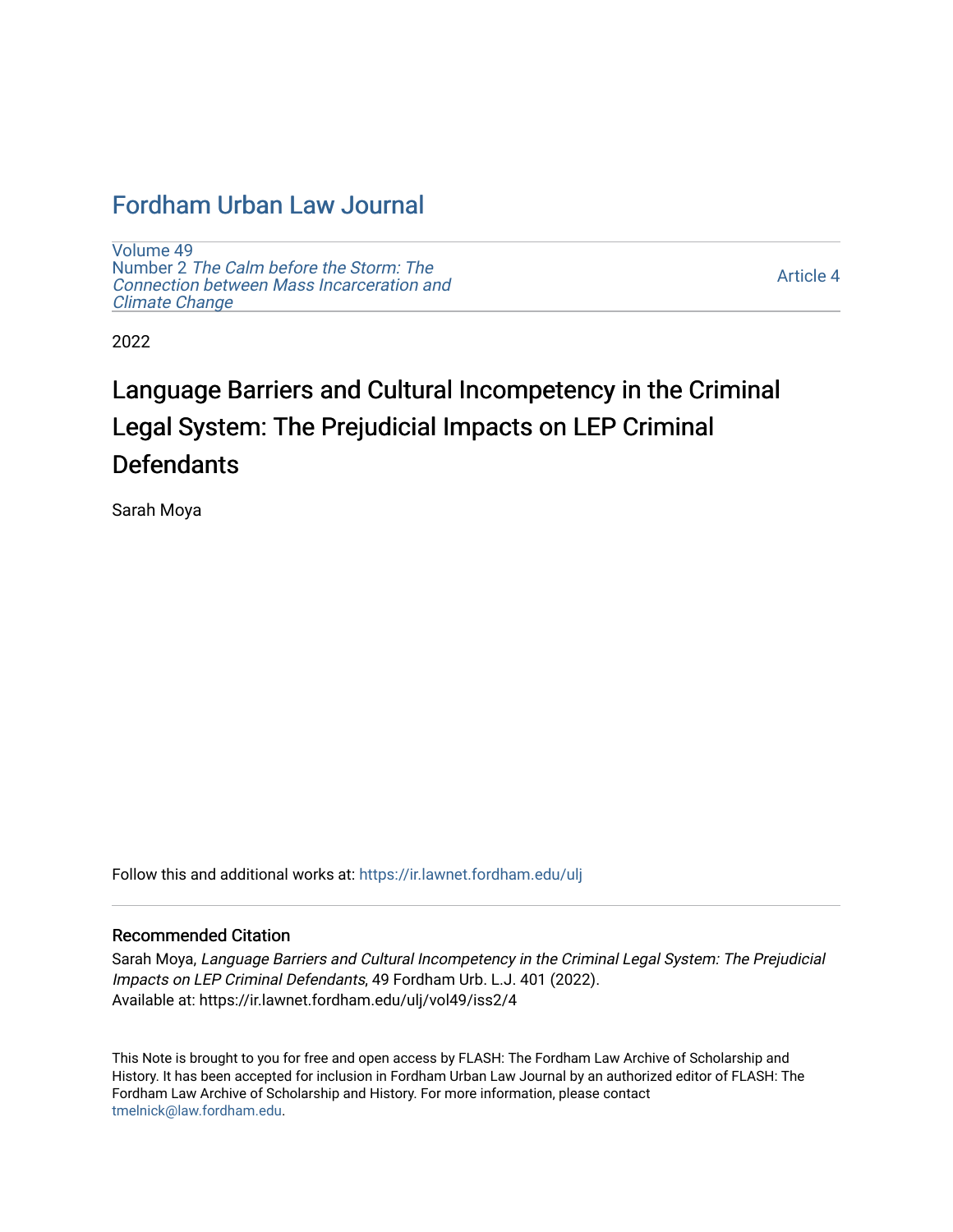### LANGUAGE BARRIERS AND CULTURAL INCOMPETENCY IN THE CRIMINAL LEGAL SYSTEM: THE PREJUDICIAL IMPACTS ON LEP CRIMINAL DEFENDANTS

Sarah Moya\*

| A. Improving Communications in Criminal Arrests428          |  |
|-------------------------------------------------------------|--|
| B. Raising Standards for Certified Court Interpreters 429   |  |
|                                                             |  |
| D. Preventing the Implementation of White-Washed Juries 431 |  |
| E. Enhancing Mitigation Techniques and                      |  |
|                                                             |  |
|                                                             |  |
|                                                             |  |

<sup>\*</sup> J.D. Candidate, 2022, Fordham University School of Law, Stein Public Interest Scholar; B.A., 2010, Villanova University. This Note is dedicated to the limited English proficient people who are persistently and systematically disrespected and disenfranchised by the criminal punishment system. It is their resilience that motivates me to tell these stories and prompted me to pursue publication. I would also like to thank the court interpreters and multilingual defenders, clinicians, and advocates whose challenges and experiences provide invaluable perspective. Finally, a special thanks to Professor Bennett Capers for his encouragement, Dr. Karen Pita Loor for her insight, and the editors and staff at the Fordham Urban Law Journal for their guidance in developing and crafting this Note.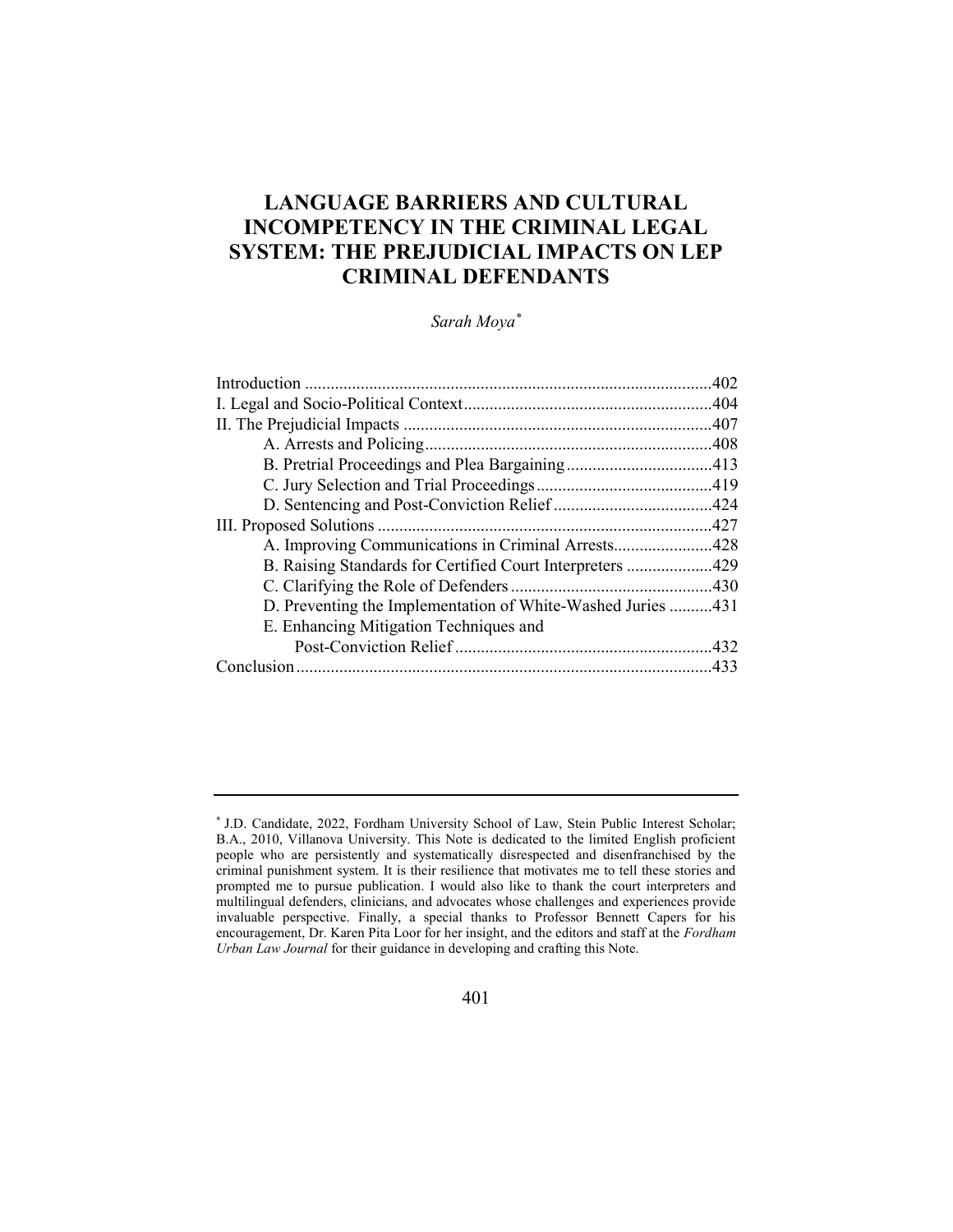#### **INTRODUCTION**

The criminal legal system is a maze. People who find themselves in this maze are frequently cornered by its classist and racist hedges and dead ends. While much of the system is plagued with elitist legalese that disadvantages lay people, this complexity is compounded when an individual cannot understand its language. From arrest to sentencing, limited English proficient (LEP)<sup>1</sup> defendants are tasked not only with finding their way through the maze, but are essentially also doing so with a blindfold.

Language and cultural barriers affect every element of the criminal legal process. These challenges are even more pronounced when dealing with minority cultures and underrepresented languages. While the use of translation services and interpreters attempt to ameliorate the challenges, the salves are insufficient to address these inequities.

LEP criminal defendants are often left behind as the criminal legal system churns through its docket. According to a 2014 study conducted by Legal Services NYC, 74% of New York City lawyers reported experiencing interpreter-related adjournments and delays while representing their LEP clients.<sup>2</sup> Even when interpreters are made available, dire mistakes are made when carrying out representation due to errors in interpretation: for example, in 2016, a Spanish-speaking defendant in Virginia thought he was he was being accused of rape when his interpreter used the term "violación" to describe a criminal violation.<sup>3</sup> These missteps go beyond mere miscommunication and constitute constitutional violations of the protections guaranteed by the Fifth Amendment, Miranda v. Arizona,<sup>4</sup> Brady v. United States,<sup>5</sup> and Padilla v. Kentucky.<sup>6</sup>

LEP criminal defendants are some of the criminal legal system's most vulnerable victims.<sup>7</sup> As our society becomes increasingly multicultural and

 <sup>1.</sup> LEP is an acronym for Limited English Proficient and is a common acronym used for individuals who, for our purposes, lack the English competency to meaningfully assist in their defense.

<sup>2</sup>. See Interpreting Justice: Issues Affecting LEP Litigants, LEGAL SERVS. NYC, https://www.legalservicesnyc.org/what-we-do/practice-areas-and-projects/civil-rightsinitiative/interpreting-justice-language-access-in-the-new-york-courts/issues-facing-leplitigants [https://perma.cc/H9YU-2E3N] (last visited Sept. 15, 2021).

<sup>3</sup>. See Rebecca Beitsch, How Bad Translation by Court Interpreters Can Turn Misunderstanding into Injustice, PBS (Aug. 17, 2016, 4:19 PM), https://www.pbs.org /newshour/nation/bad-translation-by-court-interpreters-injustice [https://perma.cc/PX6V-ELDA].

 <sup>4. 384</sup> U.S. 436 (1966).

 <sup>5. 397</sup> U.S. 742 (1970).

 <sup>6. 559</sup> U.S. 356 (2010).

<sup>7</sup>. See infra Part II.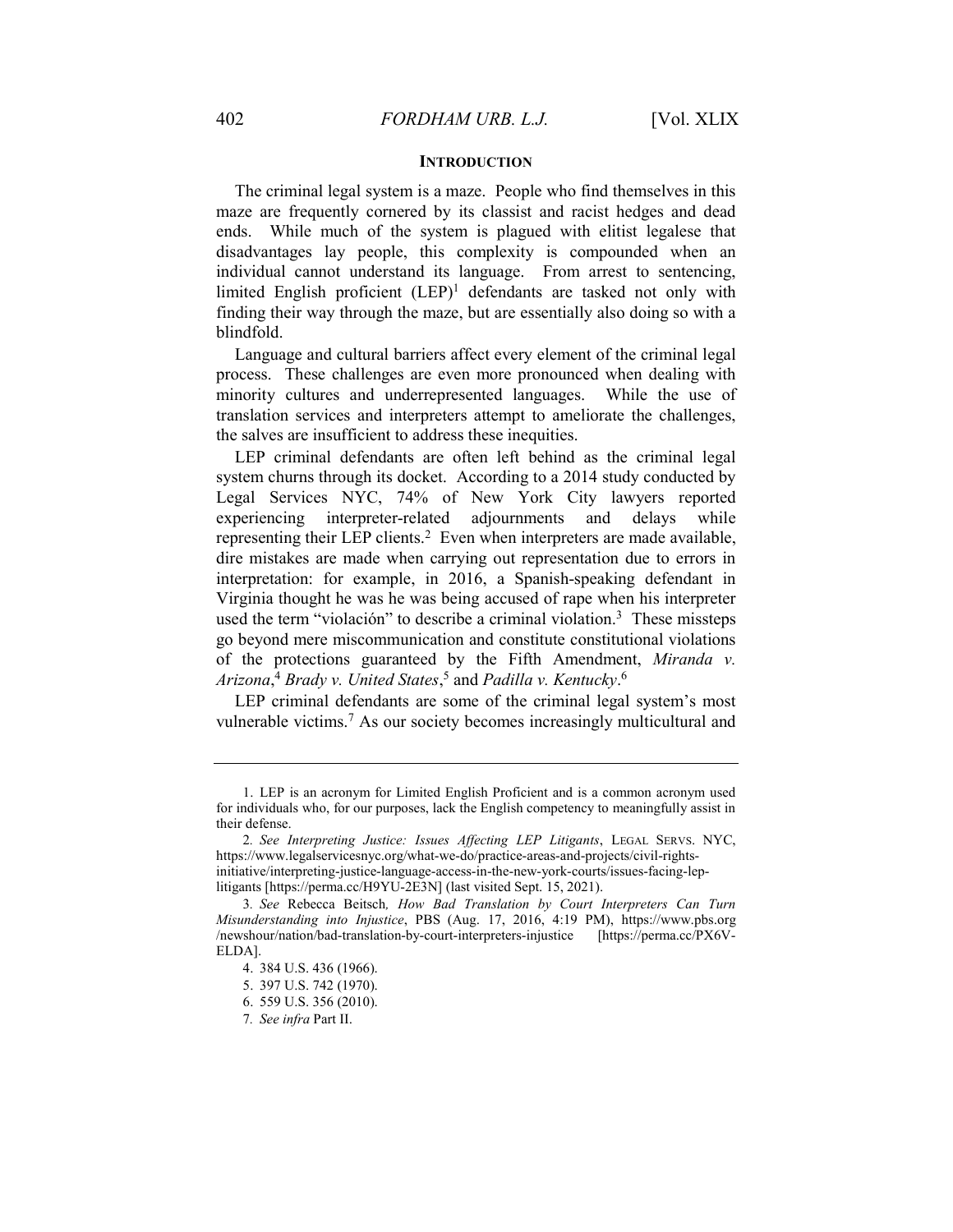multilingual, $8$  and as the Latine $9$  community becomes the dominant "minority" group in the United States, $10$  it is imperative that the criminal legal system improves its solutions to meet the needs of our diverse U.S. communities.

While legal scholars, such as Jasmine B. Gonzales Rose, have articulated the ramifications of poor interpretation and linguistic and racial bias in particular parts of the trial process, few scholars have surveyed the compounding due process implications which, in each step of the criminal process, distort and disrupt the rights of LEP criminal defendants. This Note provides an exploration of common issues that arise for LEP criminal defendants throughout the criminal process, while also providing guidance to stakeholders in the criminal legal system who might be able to intervene and improve upon these problematic practices.

This Note outlines the obstacles that LEP defendants encounter from the point of criminal arrest to sentencing and post-conviction proceedings. Part I will introduce the appropriate legal context for analyzing these issues, summarizing the holdings of Miranda, Brady, and Padilla, and highlighting the gravity of the due process implications for LEP criminal defendants — particularly BIPOC<sup>11</sup> LEP defendants. Part II will discuss

<sup>8</sup>. See C.R. DIV., U.S. DEP'T OF JUST., LANGUAGE ACCESS IN STATE COURTS (2016), https://www.justice.gov/crt/file/892036/download [https://perma.cc/3J6D-A73R] ("In the last twenty-five years, the number of LEP individuals in the United States has nearly doubled to over 25 million. These demographic shifts are happening all across America. Thus, while immigrants and the next generation learn English, data from the U.S. Census Bureau reveals the widespread need for language services. In 2013, one out of every three counties was home to 1,000 or more LEP residents, and in one out of every five counties, at least 5% of residents identified as LEP." (citations omitted)).

 <sup>9. &</sup>quot;Latine" is the gender-inclusive term for Latin American people. It is preferable to the term "Latinx", as the letter "x" does not serve the same linguistic function in Spanish as the letter does in English. See Terry Blas, "Latinx" Is Growing in Popularity. I Made a Comic to Help You Understand Why, VOX (Oct. 23, 2019, 7:15 AM), https://www.vox.com/the-highlight/2019/10/15/20914347/latin-latina-latino-latinx-means [https://perma.cc/5HSM-2BY5]; see also Luis Noe-Bustamante, Lauren Mora & Mark Hugo Lopez, About One-in-Four U.S. Hispanics Have Heard of Latinx, but Just 3% Use It, PEW RSCH. CTR. (Aug. 11, 2020), https://www.pewresearch.org/hispanic/wpcontent/uploads/sites/5/2020/08/PHGMD\_2020.08.11\_Latinx\_FINAL.pdf [https://perma.cc/Y2WX-D4BY].

<sup>10</sup>. See Talk of the Nation, Hispanics Become America's New Majority Minority, NPR (Apr. 18, 2011, 1:00 PM), http://www.npr.org/2011/04/18/135517137/hispanics-becomeamericas-new-majority-minority [https://perma.cc/CN3K-XX6B]; see also Hispanics in the US Fast Facts, CNN (Feb. 24, 2021, 3:06 PM), http://www.cnn.com/ 2013/09/20/us/hispanics-in-the-u-s-/index.html [https://perma.cc/W8FL-8ZPT].

 <sup>11. &</sup>quot;BIPOC" is a commonly used acronym for "Black, Indigenous, People of Color." But see Meera E. Deo, Why BIPOC Fails, 107 VA. L. REV. ONLINE 115, 118 (2021) ("While language is key to anti-subordination, BIPOC damages those efforts rather than being helpful, especially among those searching for new language addressing contemporary issues of race and racism.").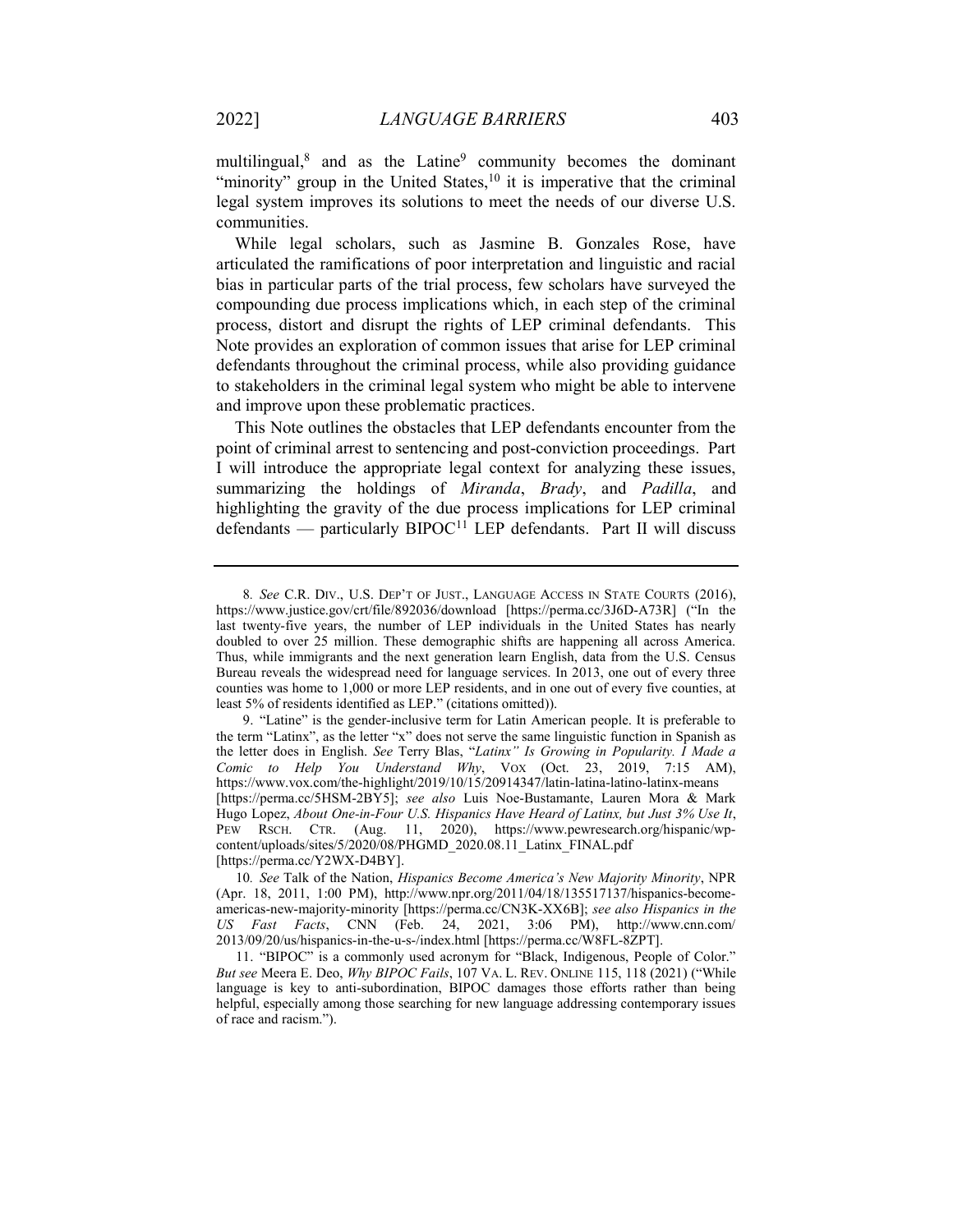how these issues manifest in various stages of criminal procedure: first, how law enforcement — citing the New York City Police Department as one example — fails to provide sufficient interpretation and circumvents the standards outlined in Miranda under the guise of efficiency. Next, the Part outlines the role of interpreters in arraignment and pretrial proceedings, focusing on the consequences of poor or biased interpretation, which can manifest in illegitimate plea bargains. This Part will also discuss how U.S. juries deny due process to minority LEP defendants and describe cultural mitigation strategies and obstacles to post-conviction relief for language-based claims. Finally, Part III proposes solutions to mitigate the prejudicial consequences of the U.S. criminal system on LEP defendants.

#### I. LEGAL AND SOCIO-POLITICAL CONTEXT

The criminal legal system, as a matter of constitutional law, is structured to protect individuals who are arrested from unreasonable government intervention and intrusion.<sup>12</sup> These staunch limitations on the power of the police and the government extend to the criminal process, wherein the right to procedural and substantive due process is guaranteed to any individual facing criminal prosecution.<sup>13</sup> While the United States has fallen short on this promise in many areas, it has especially fallen short for LEP criminal defendants, for whom the system often fails to provide even the basic rights under Miranda, Brady, and Padilla. To understand the extent to which these rights have been circumvented, it is crucial to understand the U.S. Supreme Court's foundational holdings.

Miranda v. Arizona established the right for a person facing a criminal arrest to be apprised of their Fifth Amendment right against selfincrimination once they have been taken into custody.<sup>14</sup> These rights are commonly known as "Miranda warnings": an arresting officer must inform the individual of their right to remain silent, their right to have an attorney present, even if they cannot afford it, and that any statement they make may be used against them in the court of law.<sup>15</sup> A heavily litigated issue is what constitutes "custody." The Supreme Court has defined "custodial interrogation" as any "questioning initiated by law enforcement officers

<sup>12</sup>. See generally U.S. CONST. amends. IV, V, VI.

<sup>13</sup>. See id. amend. V ("No person shall be held to answer for a capital, or otherwise infamous crime, . . . nor be deprived of life, liberty, or property, without due process of  $law \dots$ ").

 <sup>14. 384</sup> U.S. 436, 444 (1966) ("[T]he prosecution may not use statements, whether exculpatory or inculpatory, stemming from custodial interrogation of the defendant unless it demonstrates the use of procedural safeguards effective to secure the privilege against selfincrimination.").

<sup>15</sup>. See id.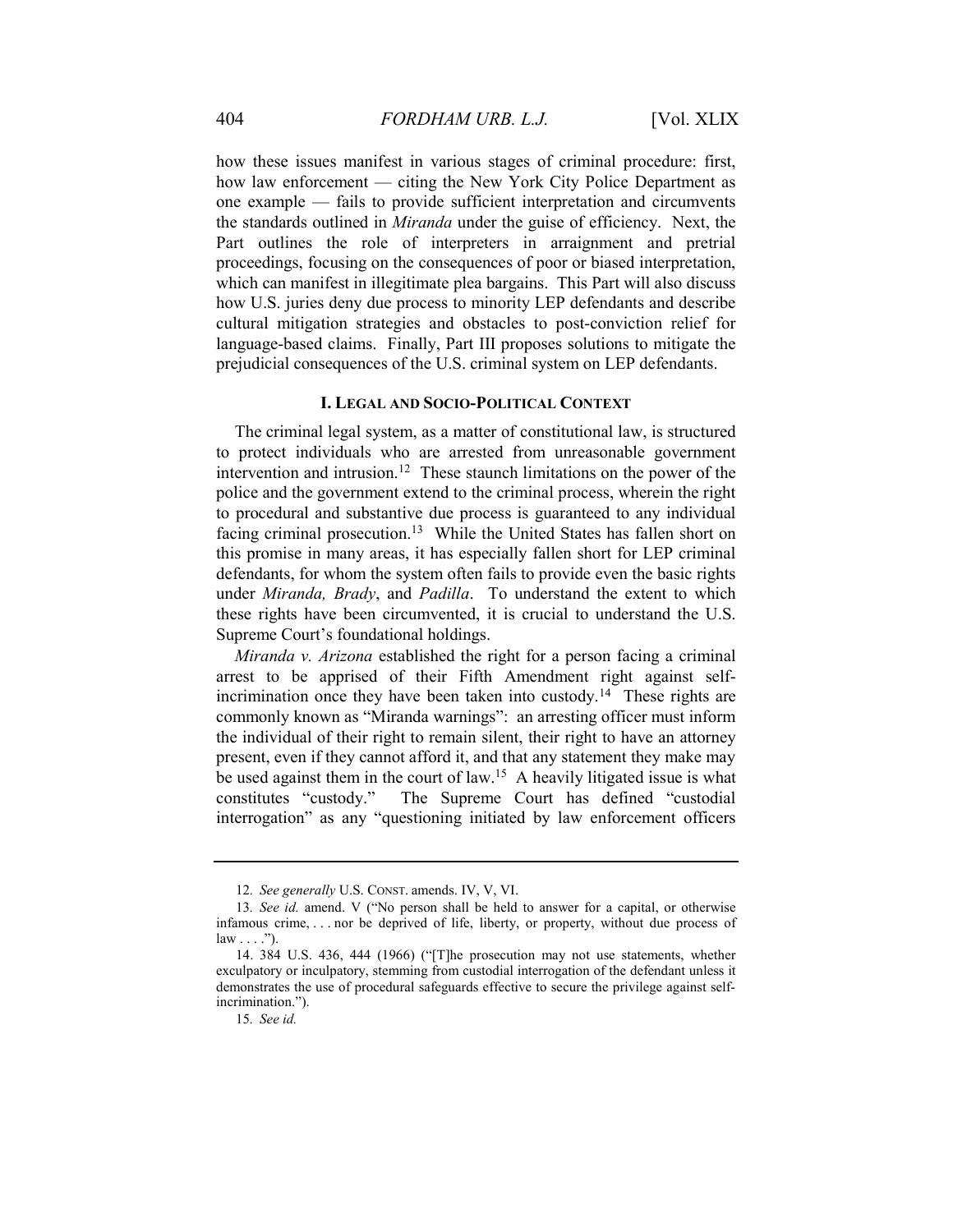after a person has been taken into custody or otherwise deprived of his freedom of action in any significant way."<sup>16</sup> In such a custodial interrogation, the right to remain silent must be provided to an individual in "clear and unequivocal terms."<sup>17</sup> If a defendant proceeds with their interrogation without an attorney and provides a statement, the prosecution must meet a "heavy burden" to demonstrate that the defendant knowingly and voluntarily waived their right to remain silent and their right to counsel.<sup>18</sup>

The promise of *Brady v. United States* carries similar significance but relates to the defendant's decision to plead guilty. *Brady* requires that a defendant plead guilty knowingly, intelligently, and voluntarily.<sup>19</sup> In other words, the defendant's guilty plea must be "the voluntary expression of [the defendant's] own choice."<sup>20</sup> This is not only because of the potential liberty interests at stake but also because a defendant's decision to plead guilty waives their constitutional right to a jury trial.<sup>21</sup> Importantly, this does not mean that the defendant cannot be subject to coercion or induced to plead guilty due to fear of the penalty or hope of leniency.<sup>22</sup>

Another vital consideration when considering a guilty plea, especially for LEP criminal defendants, is the defendant's immigration status. In Padilla v. Kentucky, the Court held that a counselor's failure to advise a noncitizen criminal defendant of the immigration consequences of a guilty plea constitutes ineffective assistance of counsel under Strickland v. Washington.<sup>23</sup> This means that a defense attorney who fails to offer adequate immigration advice to noncitizen defendants falls below the objective standard of reasonableness in providing competent representation.<sup>24</sup> This obligation holds defenders accountable for misleading or incorrect affirmative advice, but their culpability can be

 $16$  *Id.* 

<sup>17</sup>. Id. at 467–68.

<sup>18</sup>. Id. at 475.

<sup>19</sup>. See Brady v. United States, 397 U.S. 742, 748 ("Waivers of constitutional rights not only must be voluntary but must be knowing, intelligent acts done with sufficient awareness of the relevant circumstances and likely consequences." (citation omitted)).

<sup>20</sup>. Id.

<sup>21</sup>. See id.

<sup>22</sup>. See id. at 751 ("We decline to hold, however, that a guilty plea is compelled and invalid under the Fifth Amendment whenever motivated by the defendant's desire to accept the certainty or probability of a lesser penalty rather than face a wider range of possibilities extending from acquittal to conviction and a higher penalty authorized by law for the crime charged.").

<sup>23</sup>. See Padilla v. Kentucky, 559 U.S. 356, 369; see also Strickland v. Washington, 466 U.S. 668 (1984).

<sup>24</sup>. See Padilla, 559 U.S. at 369.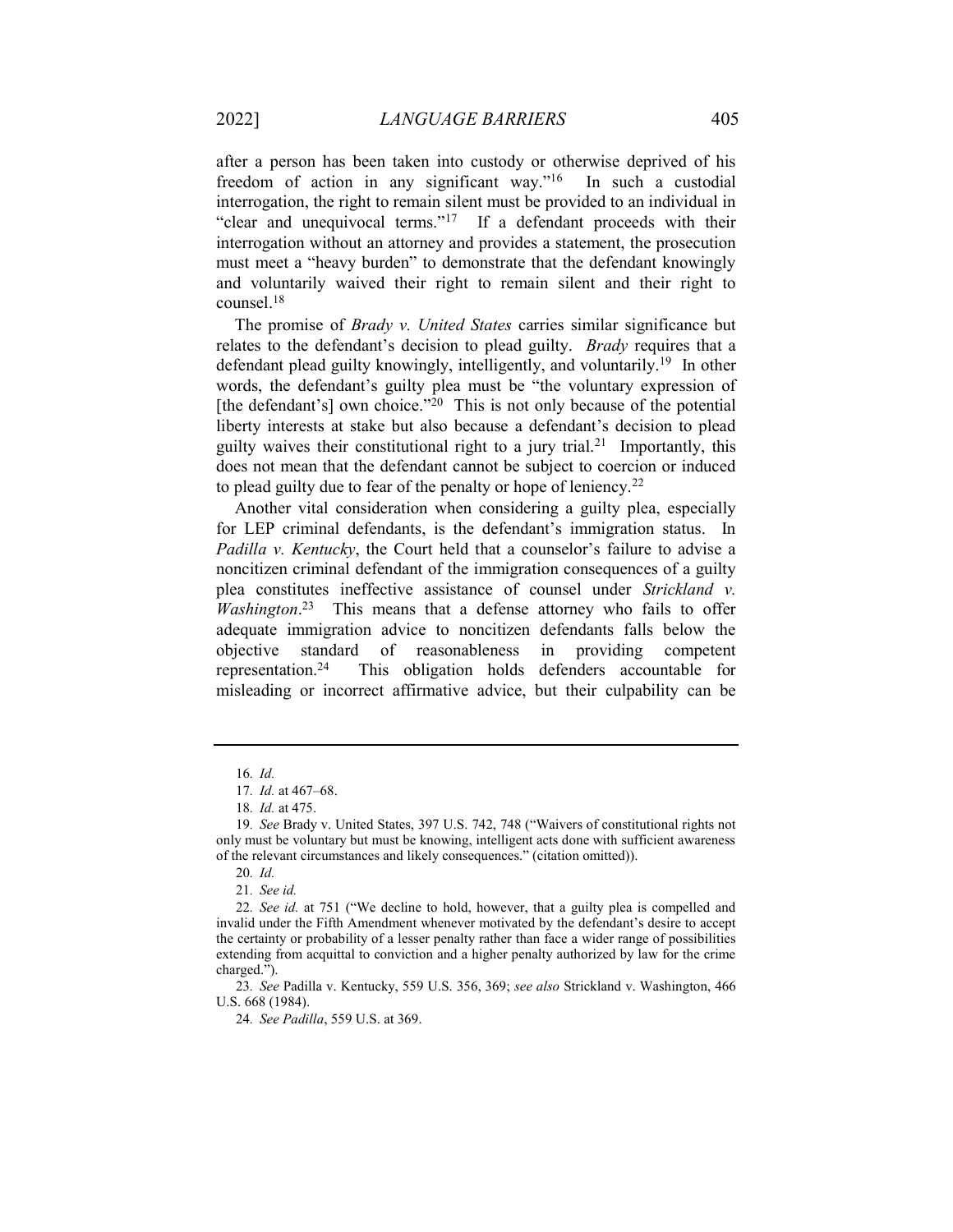limited depending on how complicated or unclear the consequences may  $be.$ <sup>25</sup>

In addition to this legal context, there is an undeniable socio-political context which informs a LEP defendant's experience in the criminal legal system. To put it plainly, the criminal legal system is plagued with bias.<sup>26</sup> Legal scholars such as Michelle Alexander and Paul Butler, as well as prominent activists such as Angela Y. Davis and Mariame Kaba, have dedicated their professional lives to exposing the criminal legal system for what it is: a system of oppression designed to disenfranchise poor people of color.<sup>27</sup> Policing and the carceral state have roots in the American slave trade and have since evolved to mask their nefarious purpose of maintaining white supremacy.<sup>28</sup> These efforts expand to the regulation and oppression of immigrant communities; currently, the United States exceeds all other nations in how many of its citizens, asylum seekers, and undocumented immigrants are under some form of criminal supervision, and the number of Black and Latine detainees exceeds the population of some African, Eastern European, and Caribbean countries.<sup>29</sup> The American Bar Association has written that "[t]he criminal [legal] system's pervasive problems with racism start before the first contact and continue through pleas, conviction, incarceration, release, and beyond."<sup>30</sup>

28. See Jill Lepore, The Invention of the Police, NEW YORKER (July 13, 2020), https://www.newyorker.com/magazine/2020/07/20/the-invention-of-the-police

<sup>25</sup>. See id. at 369–70.

<sup>26</sup>. See Radley Balko, There's Overwhelming Evidence That the Criminal Justice System Is Racist. Here's the Proof., WASH. POST (June 10, 2020), https://www.washingtonpost.com/graphics/2020/opinions/systemic-racism-police-evidencecriminal-justice-system/ [https://perma.cc/6X98-5UWA].

<sup>27.</sup> See, e.g., MICHELLE ALEXANDER, THE NEW JIM CROW: MASS INCARCERATION IN THE AGE OF COLORBLINDNESS (2010); ANGELA Y. DAVIS, ARE PRISONS OBSOLETE? (Greg Ruggiero ed., 2003); Paul Butler, The System Is Working the Way It Is Supposed To: The Limits of Criminal Justice Reform, 104 GEO. L.J. 1419 (2016); Mariame Kaba, For Blacks, America Is Dangerous by Default, WASH. POST (Aug. 22, 2014), https://www.washingtonpost.com/news/the-watch/wp/2014/08/22/for-blacks-america-isdangerous-by-default/ [https://perma.cc/7H46-6Q3T].

<sup>[</sup>https://perma.cc/7MAA-R7UM]; see also Anna North, How Racist Policing Took over American Cities, Explained by a Historian, VOX (June 6, 2020, 8:00 AM), https://www.vox.com/2020/6/6/21280643/police-brutality-violence-protests-racism-khalilmuhammad [https://perma.cc/AJJ4-D9NN]; Throughline, American Police, NPR (June 4, 2020, 12:08 AM), https://www.npr.org/2020/06/03/869046127/american-police [https://perma.cc/D9GM-HGPJ].

<sup>29.</sup> See Lepore, supra note 28 (citing Khalil Gibran Muhammed, THE CONDEMNATION OF BLACKNESS: RACE, CRIME, AND THE MAKING OF MODERN URBAN AMERICA (2010)).

 <sup>30.</sup> Shasta N. Inman, Racial Disparities in Criminal Justice: How Lawyers Can Help, AM. BAR ASS'N., https://www.americanbar.org/groups/young\_lawyers/publications/afterthe-bar/public-service/racial-disparities-criminal-justice-how-lawyers-can-help/ [https://perma.cc/SD88-A6M9].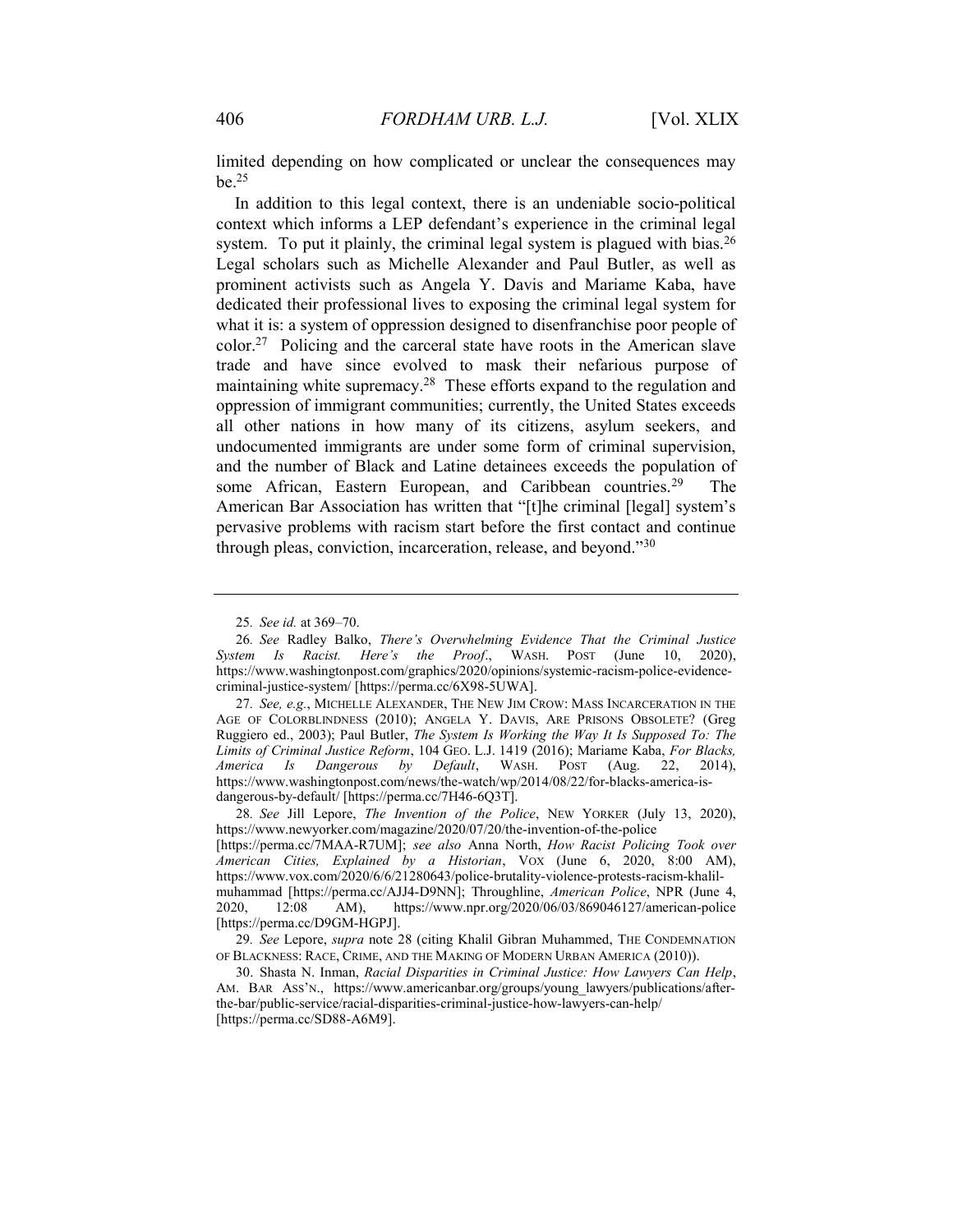Compounding this racial and ethnic bias, LEP criminal defendants may face another distinct form of discrimination: linguicism. Linguicism, or linguistic discrimination, is a term utilized by Jasmine B. Gonzales Rose and is broadly defined as "ideologies, structures and practice which are used to legitimate, effectuate, regulate and reproduce an unequal division of power and resources (both material and immaterial) between groups which are defined on the basis of language."<sup>31</sup> In short, linguicism occurs when an individual is discriminated against because of the language they speak or appear to speak. While cases like Batson v. Kentucky bar purposeful discrimination in the criminal process "on the basis of race,"<sup>32</sup> Gonzales Rose argues that language and accents serve as a proxy for racial and ethnic discrimination, further disenfranchising BIPOC communities who participate in the criminal legal system.<sup>33</sup>

Both the legal and socio-political context call for additional scrutiny when ensuring these constitutional protections throughout the criminal legal process. Despite these purported protections, in practice, courts and lawyers alike fail to fulfill their obligations when it comes to LEP criminal defendants. Part II outlines several issues that arise when dealing with LEP criminal defendants and uses examples from New York City to highlight how these issues manifest in practice.

#### II. THE PREJUDICIAL IMPACTS

Linguicism permeates all aspects of the criminal legal process. This Part discusses each stage of that process, focusing on the areas in which the criminal legal system has failed to address the needs of LEP defendants. Section A focuses on arrests and policing, highlighting how a lack of language access and cultural competence violates due process for LEP individuals who encounter the police. Section B discusses the pretrial process, emphasizing the complex role of interpreters in pretrial proceedings and plea bargaining. Section C explores jury selection, specifically how the use of linguistic bias as a proxy for racial bias violates the LEP defendant's right to a trial by a jury of their peers. Finally, Section D outlines the consequences of linguicism in post-conviction and sentencing proceedings.

<sup>31</sup>. See Jasmine B. Gonzales Rose, Color-Blind but Not Color-Deaf: Accent Discrimination in Jury Selection, 44 N.Y.U. REV. L. & SOC. CHANGE, 309, 313 n.32 (2020).

<sup>32</sup>. 476 U.S. 79 (1986).

<sup>33</sup>. See Gonzales Rose, supra note 31, at 312–13; see also infra Part II (exploring linguicism in jury selection).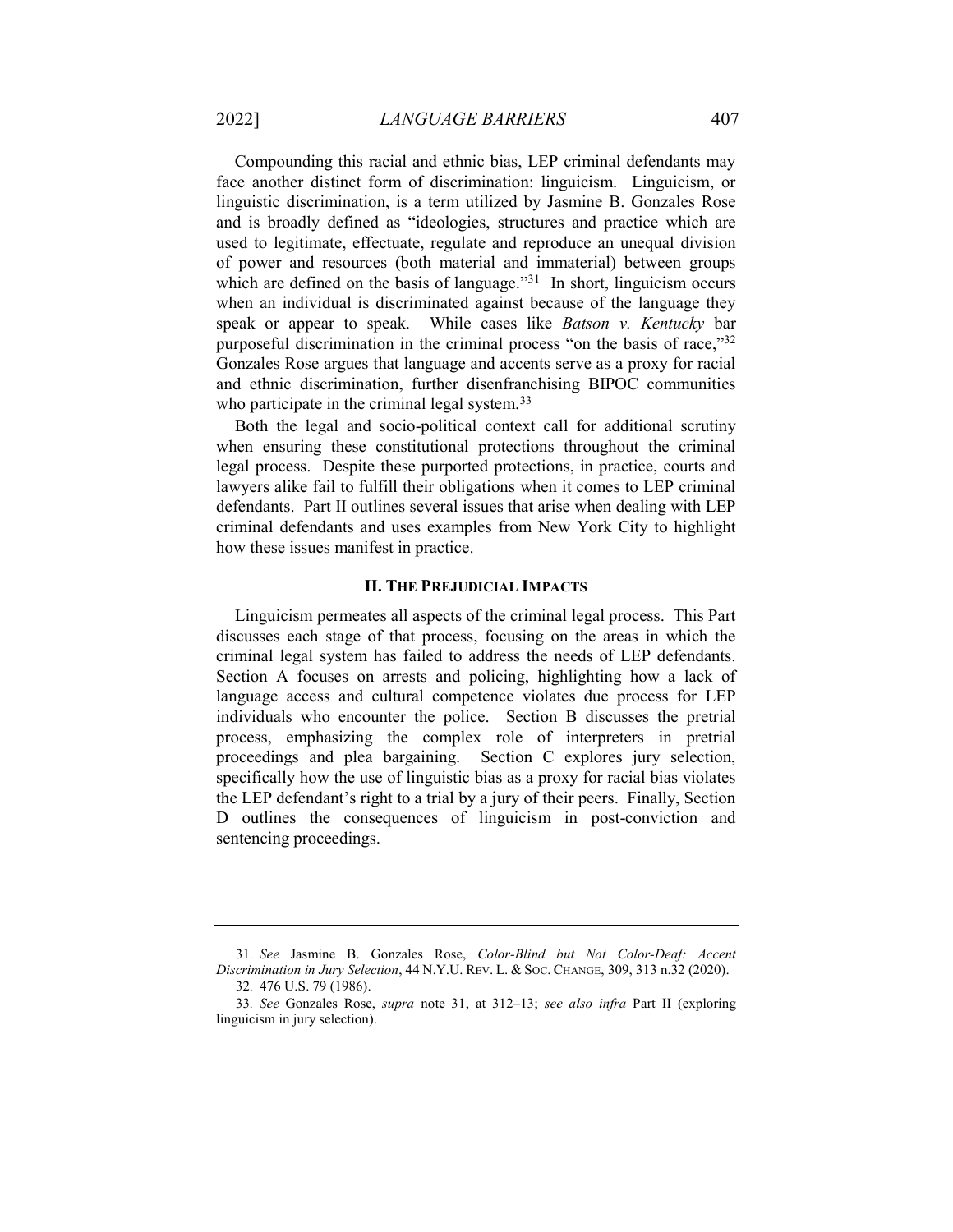#### A. Arrests and Policing

Advocates for LEP individuals have long recognized the disparate treatment that people who lack English proficiency experience when dealing with the police.<sup>34</sup> Not only have they raised concerns of abuse and overt racism in police interactions, but they have also noted the procedural and constitutional violations that can occur when an individual is not properly advised of their rights when arrested.<sup>35</sup> Susan Shin, President of the Asian American Bar Association of New York, compels all individuals involved in the arrest, prosecution, and defense of LEP defendants to ensure that "the important protections of *Miranda* are not merely futile and empty procedural formalities to this country's growing non- or limited-English speaking population."<sup>36</sup> According to the Innocence Project, 40% of Latine exonerees are individuals who falsely confessed to crimes they did not commit because they did not understand English.<sup>37</sup> As a matter of law, a LEP defendant's capacity to understand their Miranda warnings are determined ad hoc based on a totality of the circumstances.<sup>38</sup> Despite the purportedly individualized analysis required for arrested individuals, under federal law, there are few examples where an inadequate understanding of one's rights due to language and cultural barriers can provide a sufficient basis to invalidate an alleged waiver of one's legal rights under Miranda.<sup>39</sup>

<sup>34</sup>. See, e.g., Translating Justice, VERA INST. JUST., https://www.vera.org/projects/ translating-justice/learn-more [https://perma.cc/9EX2-ACSP] (last visited Jan. 3, 2022) ("Language barriers are associated with a number of adverse outcomes, including victimization.").

<sup>35</sup>. See Miranda v. Arizona, 384 U.S. 436, 466 (1966); see also Manuel Triano-López, The Pre-trial Stages of Arrest and Police Questioning: Implications for Interpreters and Translators in the United States, 212 PROCEDIA — SOC. & BEHAV. SCIS. 256 (2015).

 <sup>36.</sup> Susan Shin, Ensuring Rights of Non- and Limited-English Speakers, N.Y.L.J. (Apr. 29, 2016), https://cdn.ymaws.com/sites/www.aabany.org/resource/resmgr/In\_the\_News /Ensuring\_Rights\_of\_Non-\_and\_.pdf [https://perma.cc/J6RU-2QTS].

<sup>37</sup>. See Daniele Selby, Why Latinx People Are Uniquely Vulnerable to Wrongful Conviction, INNOCENCE PROJECT (Oct. 7, 2020), https://www.innocenceproject.org/howwrongful-conviction-impacts-latinx-latino-hispanic-communities/ [https://perma.cc/XEX8-  $HCZ3$ ].

<sup>38</sup>. See Triano-López, supra note 35, at 257 ("[C]onstitutional challenges in the context of police arrest and custodial interrogation normally focus on the adequacy of the Miranda warnings, and the validity of the defendant's waiver . . . . To establish the degree of freedom of the suspect's choice and his/her level of comprehension, courts consider the totality of the circumstances surrounding the interrogation.").

<sup>39</sup>. See Richard W. Cole & Laura Maslow-Armand, The Role of Counsel and the Courts in Addressing Foreign Language and Cultural Barriers at Different Stages of a Criminal Proceeding, 19 W. NEW ENG. L. REV. 193, 201 (1997). The article cites leading federal cases on the issue, including United States v. Nakhoul, which held that "Nakhoul's understanding of American law, customs, and constitutional rights may have been too limited and the warnings too inadequate in this situation to permit him to understand his rights." Id.; see also United States v. Short, 790 F.2d 464 (6th Cir. 1986) (finding English-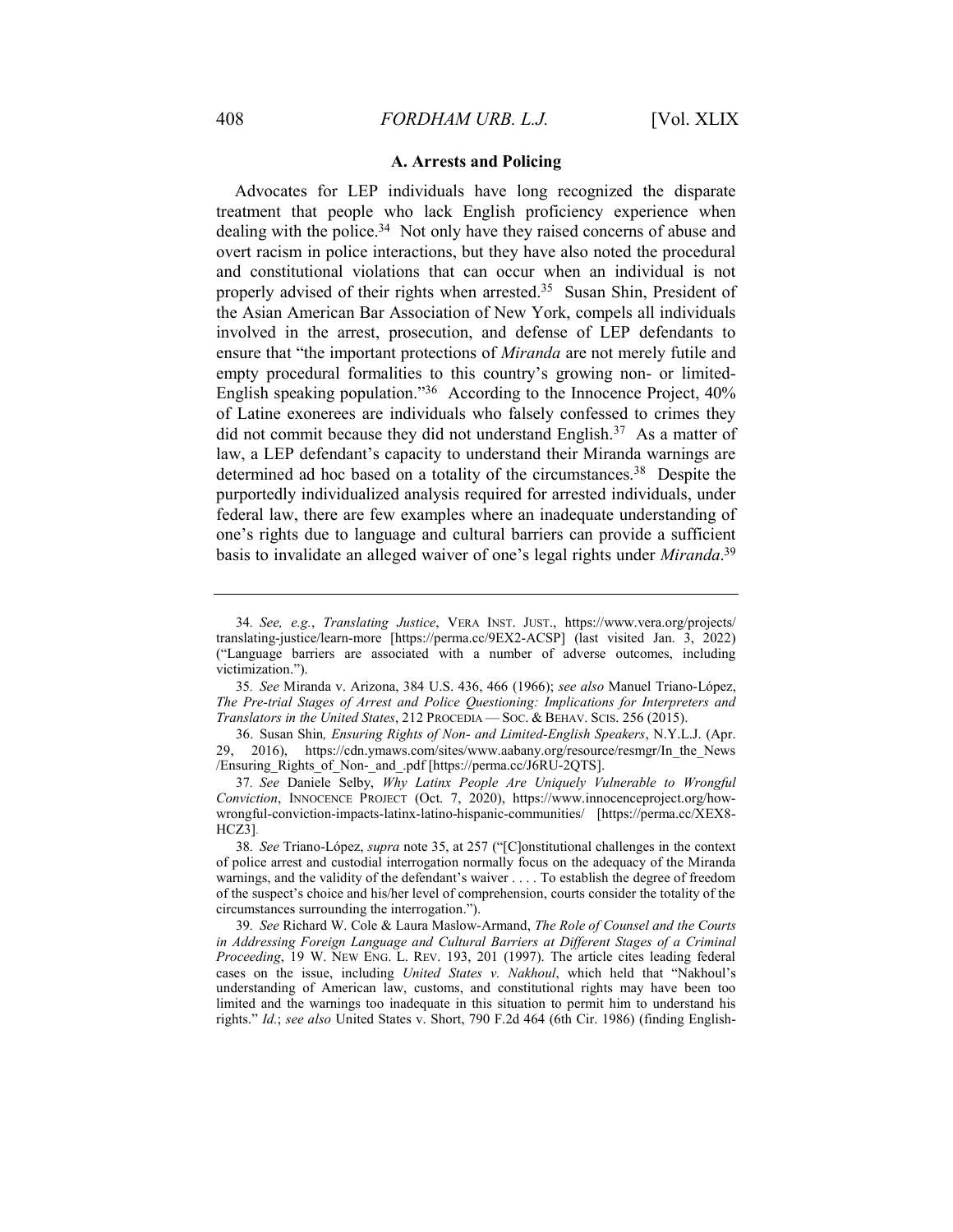Given this flexible and unhelpful standard, more must be required of law enforcement agencies to protect the rights of LEP criminal defendants.

The New York City Police Department (NYPD), as one example, has taken insufficient steps to ensure that our criminal legal system lives up to the promise of Miranda. Various complaints of police misconduct with LEP individuals recently culminated in a civil rights lawsuit, *Padilla v. City* of New York, filed against Mayor Bloomberg and the NYPD in 2013.<sup>40</sup> The complaint alleged that the discrimination and disparate treatment of LEP individuals who encountered the NYPD had violated federal, state, and local law.<sup>41</sup> The allegations centered specifically around victims of domestic abuse. According to the lawsuit, the NYPD not only failed to provide necessary language support to these individuals (resulting in the wrongful arrest of domestic violence victims rather than their abusers), but also "on many occasions actively mock[ed] and humiliate[d] LEP individuals who request[ed] such services, and retaliate[d] against them for making such requests."<sup>42</sup> The plaintiffs settled and received monetary damages in 2016; the settlement required the NYPD to (1) implement a domestic violence language access program and (2) engage in prominent outreach outlining the access to language services available to community members.<sup>43</sup> The agreement also required further training for NYPD employees and an overhaul of NYPD policies, procedures, and training materials to reflect the language access programs.<sup>44</sup>

Pursuant to this settlement and Local Law 30,<sup>45</sup> the NYPD is required to "take reasonable steps to provide timely and meaningful access for LEP

42. Id. at ¶ 42, 44.

43. See Civil Rights Litigation Clearinghouse, supra note 40.

44. See id.

only rights given to German immigrant with limited understanding of basic English were insufficient to ensure defendant's understanding of his rights); United States v. Higareda-Santa Cruz, 826 F. Supp. 355 (D. Or. 1993) (holding limited English proficiency of Mexican defendant warranted suppression of evidence because defendant did not understand rights he had waived); United States v. Nakhoul, 596 F. Supp. 1398, 1401–02 (D. Mass. 1984).

<sup>40</sup>. See Civil Rights Litigation Clearinghouse, Case Profile: Padilla v. City of New York, UNIV. MICH. L. SCH., https://www.clearinghouse.net/detail.php?id=14207 [https://perma.cc/ZW9K-EUPY] (last visited Jan. 3, 2022); see also Second Amended Complaint & Demand for Jury Trial at ¶ 5, Padilla v. City of New York, 1:13-cv-00076- MKB-RER (E.D.N.Y. 2017).

<sup>41.</sup> See Second Amended Complaint & Demand for Jury Trial, supra note 40, at  $\P$  5.

 <sup>45.</sup> Local Law 30 was enacted by City Council in 2017; it requires city agencies to "appoint language access coordinators, translate commonly distributed documents into 10 designated languages, provide telephonic interpretation in at least 100 languages, and develop and implement language access implementation plans, among other requirements." Local Laws and Executive Orders, NYC MAYOR'S OFF. IMMIGRANT AFFS.,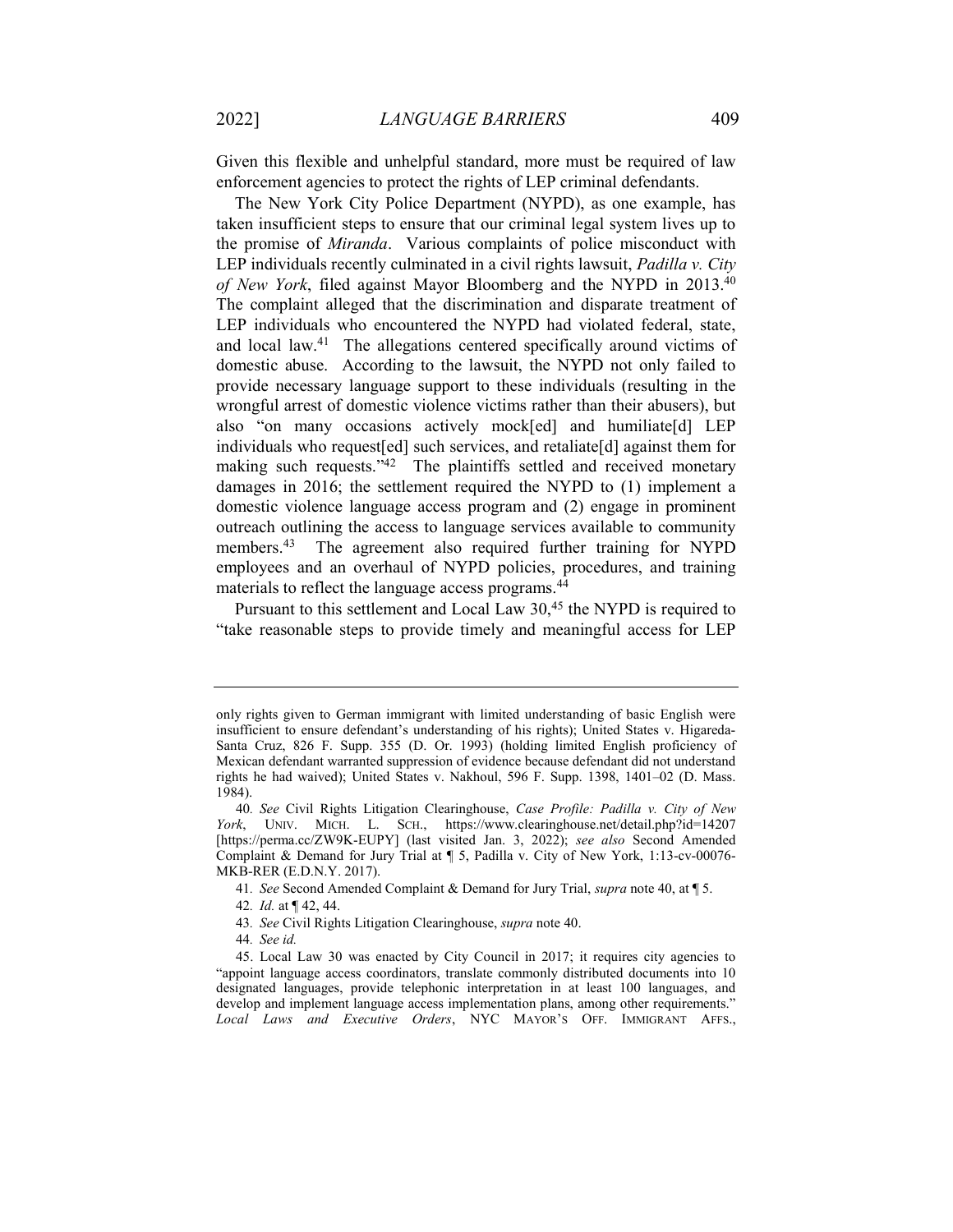persons to the services and benefits that the Department provides to the degree practicable."<sup>46</sup> In their 2018 Language Access Plan, the NYPD identified ten languages for which they aspire to provide all essential documents; any communication outside of these ten languages is to be conducted through Language Line.<sup>47</sup> All language services must be offered to LEP individuals free of charge.<sup>48</sup> In the NYPD's Language Initiative Program, there are 2,452 interpreters for 85 different languages.<sup>49</sup> However, these interpreters need only be available to officers in "particularly complex cases."<sup>50</sup> Officers who arrest LEP individuals must also report the use of language services when utilized in their investigations or responses to domestic incidents.<sup>51</sup>

The policies implemented in the Language Access Plan (Plan) fall short in a variety of ways. First, according to the NYPD's internal policy, officers maintain discretion over what is reasonable and practicable when communicating with LEP individuals. This protects officers who fail to involve an interpreter or access Language Line in high-stakes circumstances, including the arrest of LEP defendants. The Plan additionally highlights that the victims of crimes, rather than those who suffer criminal arrests, are the primary beneficiaries of language services. The Plan fails to outline protocol for emergency encounters with the NYPD, which culminate in the arrest of a LEP person, nor does it outline post-arrest communication advising LEP clients of their rights while detained. Additionally, because LEP defendants are not entitled to an interpreter with the advanced language skills of a certified court interpreter, this will often result in "bilingual" officers relying on their elementary, insufficient language skills to communicate with individuals being arrested; this is an especially common problem for officers who use street Spanish.<sup>52</sup>

https://www1.nyc.gov/site/immigrants/about/local-laws-executive-orders.page [https://perma.cc/D8AF-TF3F] (last visited Jan. 3, 2022).

 <sup>46.</sup> JAMES P. O'NEILL, N.Y.C. POLICE DEP'T, NYPD LANGUAGE ACCESS PLAN 2 (2018), https://www1.nyc.gov/assets/nypd/downloads/pdf/public\_information/language-accessplan-aug-2018.pdf [https://perma.cc/E9JW-EKEY] (citation omitted).

<sup>47</sup>. See id. at 3.

<sup>48</sup>. See id. at 2.

<sup>49</sup>. See id. at 4–5.

<sup>50</sup>. Id. at 4 ("The New York City Police Department established the Language Initiative Program in 2002, in order to create a corps of interpreters who could be called upon in particularly complex cases . . . .).

<sup>51.</sup> See NYPD and Legal Services NYC Announce New Language Access Policies, N.Y.C. POLICE DEP'T (May 24, 2017), https://www1.nyc.gov/site/nypd/news/ article.page?id=pr0524&permalinkName=nypd-legal-services-nyc-new-language-accesspolicies [https://perma.cc/RDN6-4WC3].

<sup>52</sup>. See Cole & Maslow-Armand, supra note 39, at 204; see also Triano-López, supra note 35, at 258 ("Because of their inferior linguistic training and the stress of having to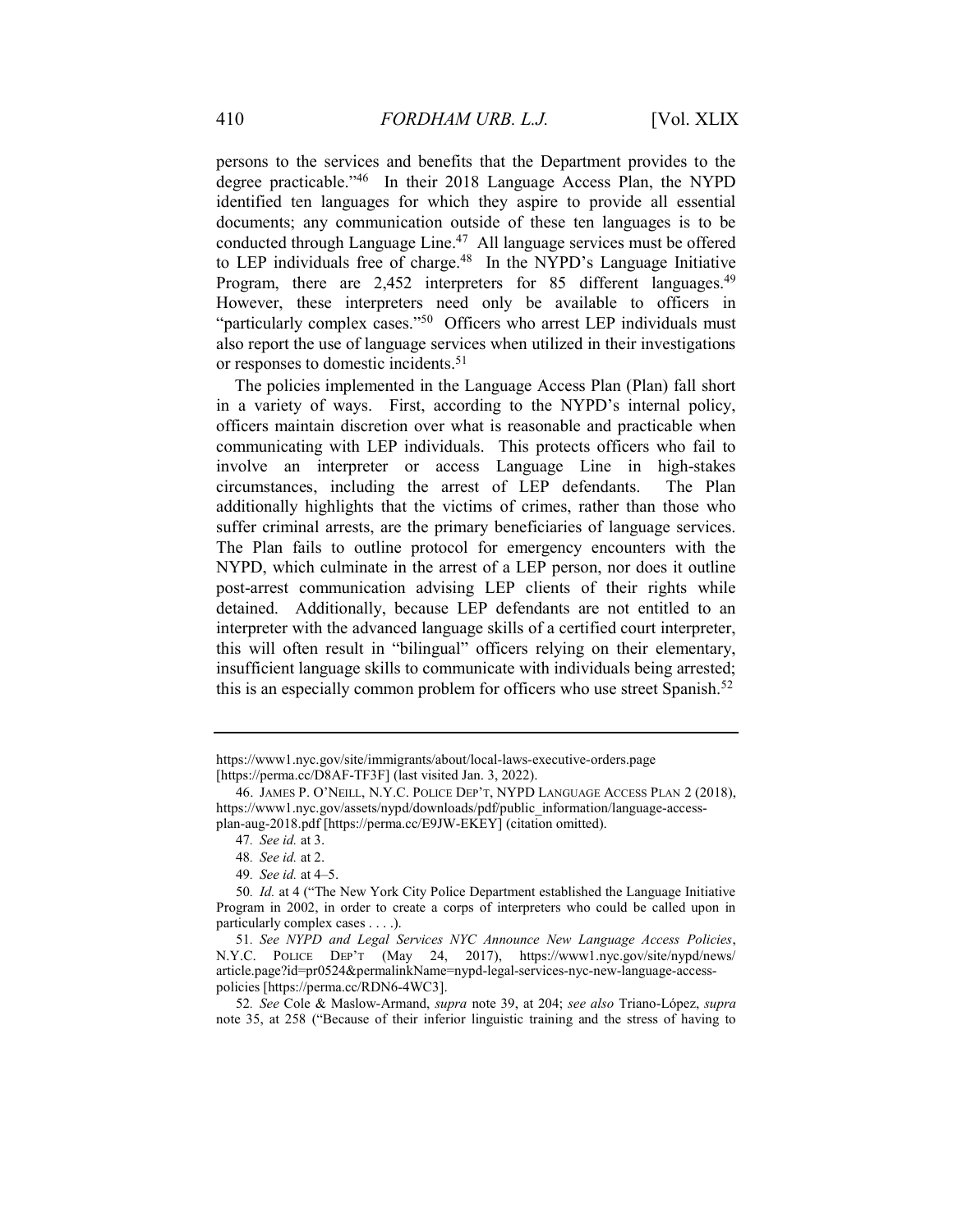Finally, training initiatives fail to address cultural competency issues, in addition to language concerns, that may arise during an arrest. Regarding training initiatives, the Plan requires precincts to train personnel on how to identify an individual's primary language, to use the Department smartphone and dual hand-set telephone, to use telephonic interpreters, and to properly use certified and non-certified interpreters.<sup>53</sup> Notably, neither cultural competency nor education level are ever mentioned. This raises problems for immigrant or less-educated LEP criminal defendants, many of whom lack familiarity with the customs and culture surrounding law enforcement in the United States.<sup>54</sup> When a defendant comes from a culture where deference to law enforcement or legal authority is a custom, or even required of them to avoid torture or death, one cannot claim that these defendants have waived these important rights knowingly and voluntarily.<sup>55</sup>

LEP individuals, many of whom are immigrants or are the children of immigrants, often lack familiarity with the U.S. police force and criminal legal system.<sup>56</sup> As a result, the hectic, traumatizing process of a criminal arrest is littered with confusion.<sup>57</sup> A failure to address this is a failure to meet the expectations of *Miranda*, as it fails to ensure that the warnings are "clear and unequivocal" and ignores the context in which the defendant may "knowingly and voluntarily" be waiving constitutional rights.

Perhaps direr, though, are the moments that occur before a LEP individual is officially apprehended. Even if the proper measures are in place to ensure that a LEP person under arrest is advised of their rights,

perform two roles simultaneously, allegedly bilingual officers do not fare better than interpreters/translators in their rendition of the Miranda warnings."). "Street Spanish" refers to the informal or slang language that law enforcement may use to communicate with Spanish-speaking individuals on the street. See, e.g., Castrejon v. State, 482 S.W.3d 179, 188 (Tex. App. 2014) (reviewing a translation by an officer taught "Street Spanish" by the police department).

<sup>53.</sup> See O'NEILL, supra note 46, at 8.

<sup>54</sup>. See William Y. Chin, Multiple Cultures, One Criminal Justice System: The Need for a "Cultural Ombudsman" in the Courtroom, 53 DRAKE L. REV. 651, 658–59 (2005) ("Cultural incompatibility also creates problems for minority defendants, such as the minority defendant waiving important rights, mistakenly admitting to charges, and suffering unanticipated consequences . . . [such as] if the immigrant defendant fears authority and thus agrees to whatever the authorities demand, including admitting to crimes the defendant did not commit. These problems stem from cultural, rather than language, differences.").

<sup>55</sup>. See Brady v. United States, 397 U.S. 742, 748 (1970) ("Waivers of constitutional rights not only must be voluntary but must be knowing, intelligent acts done with sufficient awareness of the relevant circumstances and likely consequences.").

<sup>56</sup>. See supra Part I.

<sup>57</sup>. See generally Lena J. Jäggi et al., The Relationship Between Trauma, Arrest, and Incarceration History Among Black Americans: Findings from the National Survey of American Life, 6 Soc. MENTAL HEALTH 187 (2016).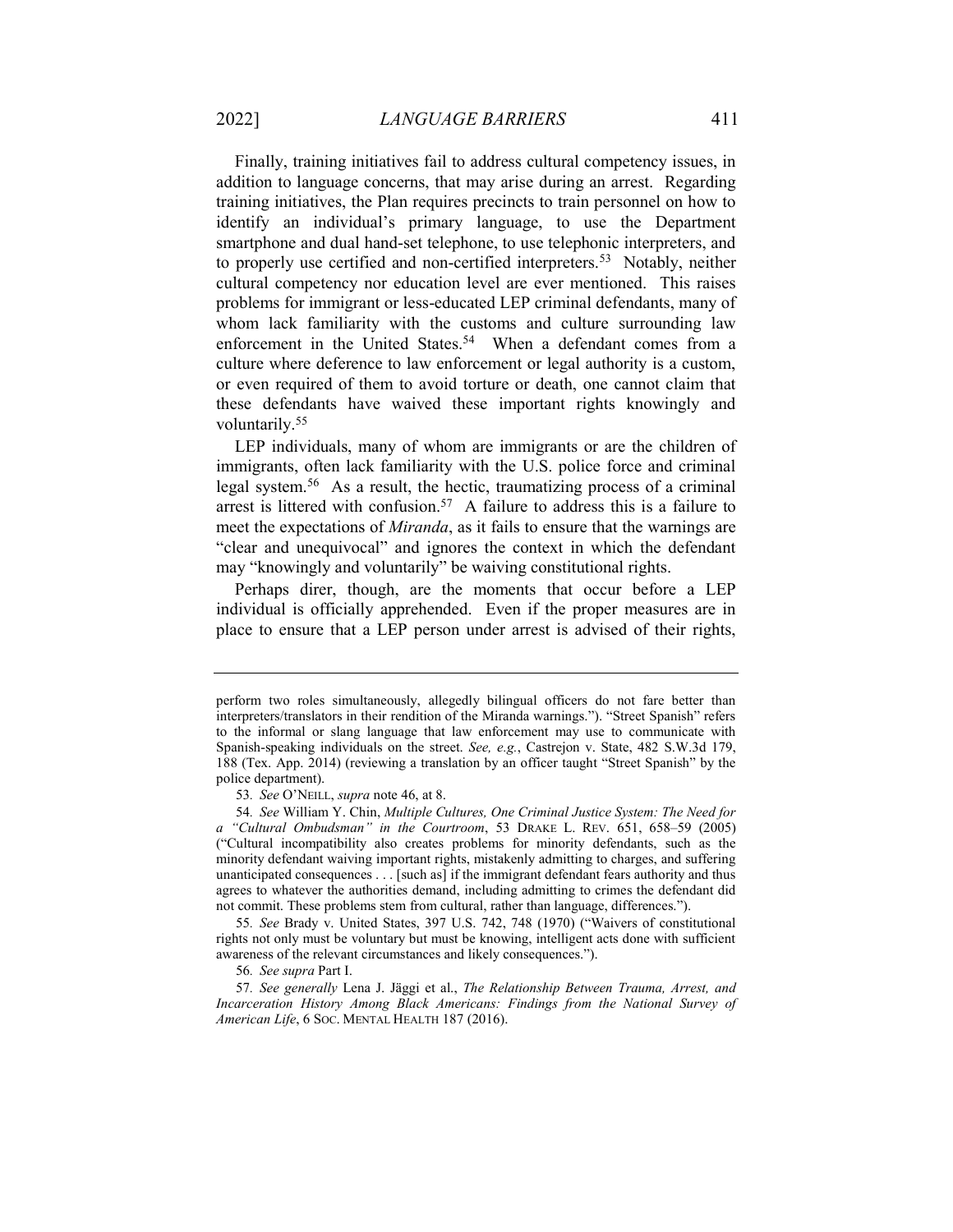many police departments take advantage of an individual's failure to invoke their rights and question them prior to bringing them into custody.<sup>58</sup> Under current jurisprudence, so long as the individual who is the focus of the criminal investigation is offering to speak freely and a reasonable person would understand that they are free to leave, this practice is acceptable, and *Miranda* is inapplicable.<sup>59</sup> Historically, the use of the "reasonable person" standard invokes the image of a white male in the applicable circumstances; consider also that we are likely to think of this white male as an English-speaking U.S. resident. $60$  The standard fails to appreciate the effect that culture and language will have on one's understanding of "detention."

This issue is exacerbated by the Supreme Court's decision in *Beckwith v*. United States, which involved a discussion of "psychological restraints" imposed on the defendant, "which are the functional, and, therefore the legal, equivalent of custody."<sup>61</sup> The Court rejected this argument, holding that the imposition of these psychological restraints during questioning did not amount to "[c]ustodial police interrogation."<sup>62</sup> This raises unique problems for LEP individuals; if a LEP person cannot understand this distinction due to language or cultural barriers, police can easily manipulate this lack of understanding to coerce incriminating statements out of LEP individuals. Further, cultural differences manifesting in immediate deference to authority or fear of the police may cause LEP individuals to believe that they have no choice but to answer the officer's question, even when they have no obligation to do so. $63$ 

An arrest is a jarring experience for anyone; for LEP individuals, the trauma is compounded by their lack of linguistic and cultural

<sup>58</sup>. See, e.g., Oregon v. Mathiason, 429 U.S. 492, 495 (1977) (holding an individual need not be advised of their Miranda rights until "there has been such a restriction on a person's freedom as to render him 'in custody.'").

<sup>59</sup>. See Beckwith v. United States, 425 U.S. 341, 347 (1976).

<sup>60</sup>. See Marvin L. Astrada & Scott B. Astrada, Law, Continuity and Change: Revisiting the Reasonable Person Within the Demographic, Sociocultural and Political Realities of the Twenty-First Century, 14 RUTGERS J.L. & PUB. POL'Y 196, 200 (2017) ("Revisiting the [reasonable person (RP)] through the lens of culture and demographic change reveals that the enduring historic RP requires some form of reconceptualization if law is to maintain congruence with the sociocultural, political, and economic actualities of the present. Retaining the historical RP — one premised on specific racial (White), ethnic (Western), class-based (upper or middle class) and gendered (Male) components — is problematic if the law is to serve and reflect the People that comprise the present polity . . . . Cultural and demographic reevaluation of the RP touches upon both the illusory applicability of the historical RP to the present and the political consequences that result from applying an antiquated version of the RP to present society.").

<sup>61</sup>. 425 U.S. at 345.

<sup>62</sup>. Id.

<sup>63</sup>. See supra note 54.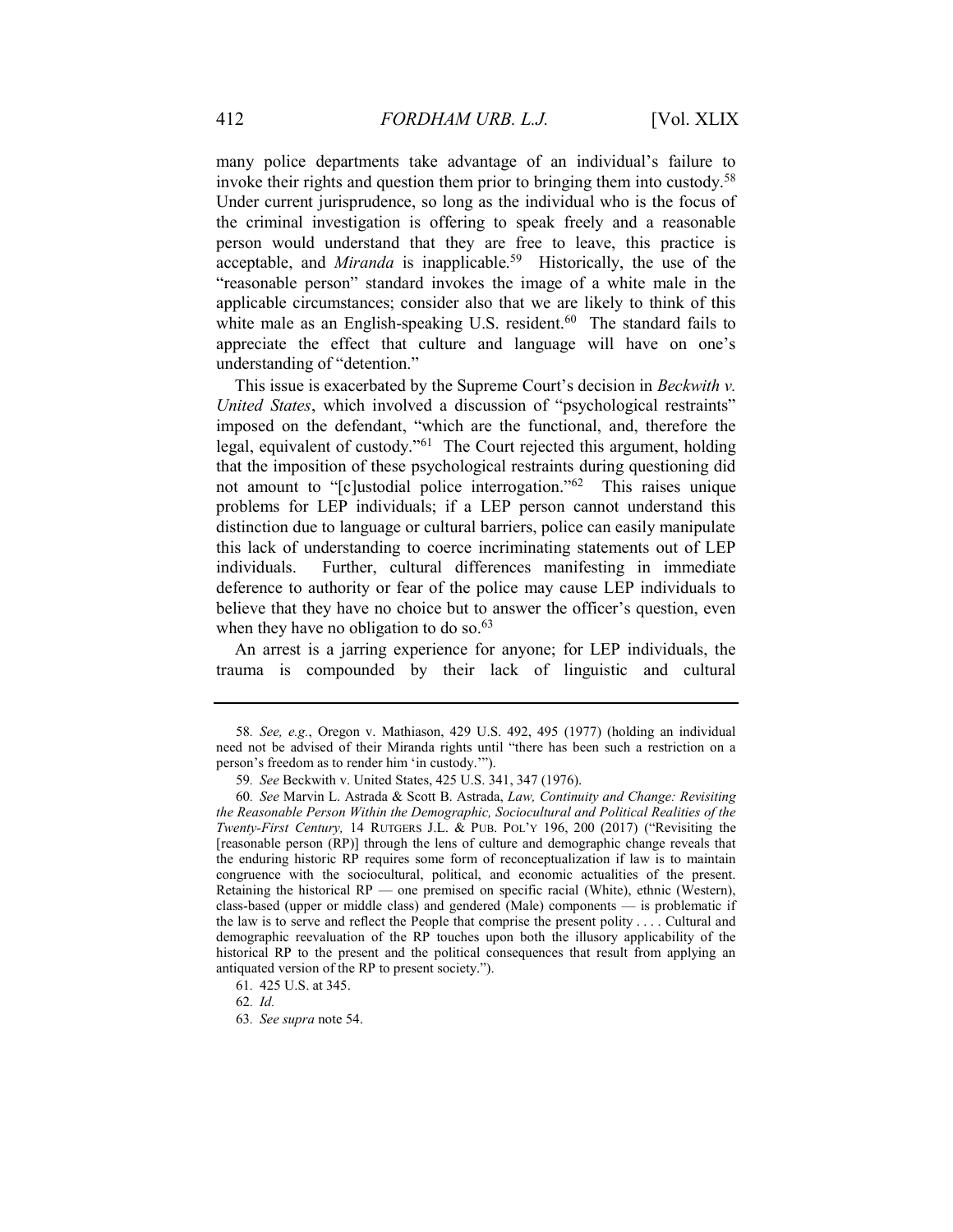understanding.<sup>64</sup> By failing to impose proper support and services for LEP community members, police departments, and specifically the NYPD, fall short of the standard outlined in Miranda.<sup>65</sup>

#### B. Pretrial Proceedings and Plea Bargaining

The disparities between how cases are heard and adjudicated when involving LEP defendants, compared to English-speaking defendants, are stark. While LEP individuals are entitled to a court interpreter on the record, issues ranging from staff shortages to inadequacy of interpretation services plague these defendants.

The right to an interpreter is guaranteed by the Court Interpreters Act, which requires the use of interpreters in federal criminal and civil proceedings whenever necessary for a party to comprehend the proceedings, or to communicate with counsel or the presiding judicial officer.<sup>66</sup> Interpreters serve a critical role in the criminal legal process, but this important responsibility is rarely acknowledged.<sup>67</sup> In a system that heavily relies on pretrial plea bargaining, the interpreters' role has been unequivocally expanded with few safeguards to ensure that interpreters are fully prepared for the undertaking.

In New York City, for example, where 25% of residents are not fluent in English, there is no system tracking how many defendants require interpretation services.<sup>68</sup> While Spanish interpreters are generally available at arraignments, interpreters who speak other languages such as Mandarin or Arabic are called to court and hired on a per diem basis once the defendant is able to disclose that they speak another language. $69$  At this point, a LEP defendant who has been in custody is required to wait for the interpreter to arrive in order to communicate with their lawyer and appear before the judge for arraignment.<sup>70</sup> This slows down the process for LEP

<sup>64</sup>. See Jäggi et al., supra note 57.

<sup>65</sup>. See infra Section II.B (discussing police misconduct regarding false confessions).

<sup>66</sup>. See 28 U.S.C. §§ 1827–1828.

<sup>67</sup>. See C.R. DIV., U.S. DEP'T OF JUST., supra note 8, at 8 ("For LEP individuals, accurate interpretation is the only way that they will be able to communicate their side of the story, preserve their evidence for the record, and challenge the testimony of adverse witnesses. Interpretation requires a high level of fluency in two languages, and skill in conveying — sometimes simultaneously — what is being said. Interpreters who have not been properly trained or assessed may have trouble understanding or accurately conveying important information, including difficult legal terminology.").

<sup>68</sup>. See Daniel Parra, City Courts Seen Lacking in Interpreters, CITY LIMITS (May 25, 2020), https://citylimits.org/2020/05/25/citys-courts-seen-lacking-in-interpreters [https:// perma.cc/2C8S-EM7B].

<sup>69</sup>. See id.

<sup>70</sup>. See id.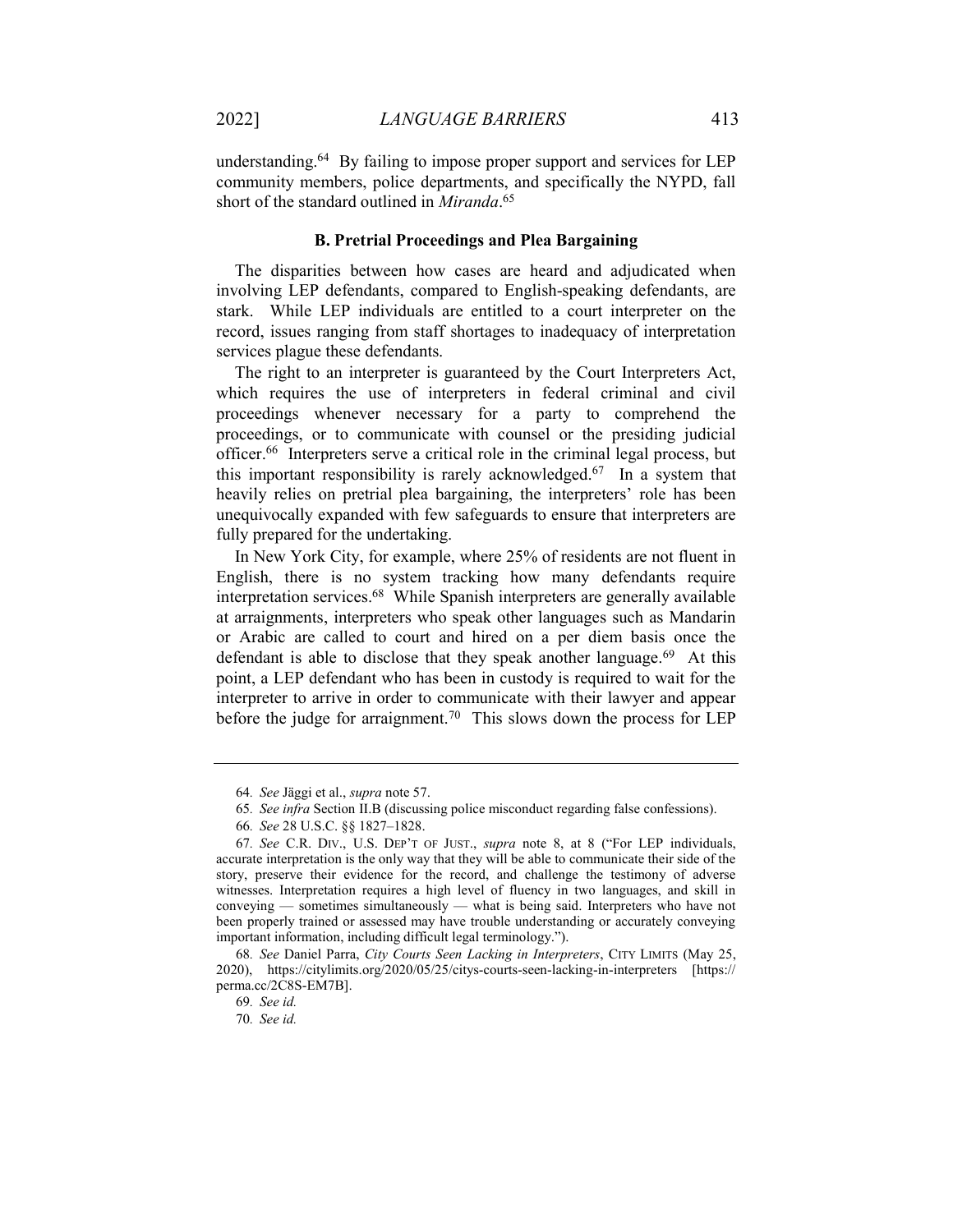individuals and makes it difficult to comply with the City's rule requiring defendants to appear before an arraignment judge within 24 hours of their arrest.<sup>71</sup> Further, it is already challenging and traumatizing for LEP people who cannot communicate with court officers and guards, and do not understand the basic court process.<sup>72</sup> When a LEP person cannot communicate their more serious needs, such as a health concern or an injury, this could also lead to devastating physical consequences.<sup>73</sup>

The issue extends into other pretrial proceedings. While criminal courts attempt to schedule interpreters for appearances at other pretrial court dates, LEP defendants continue to experience interpreter-related adjournments.<sup>74</sup> Even when interpreters are available in the courtroom, attorneys and defendants suffer communication issues; lack of availability of interpreters in hallways, offices, and other off-the-record court spaces make conversations about legal strategy and potential offers impossible or, when possible, abbreviated.<sup>75</sup> Because court interpreters are officers of the court, not advocates for the defendant, their interest lies in conforming with the expectation of other court parties rather than the needs and desires of the LEP client.<sup>76</sup> Because the LEP defendant relies so heavily on an

<sup>71</sup>. See People v. Roundtree, 570 N.E.2d 223, 225 (N.Y. 1991) (holding that bringing a defendant before the court for arraignment "without unnecessary delay" meant doing so in 24 hours).

<sup>72</sup>. See Interpreting Justice: Issues Affecting LEP Litigants, supra note 2 ("The minute an LEP person walks into a courthouse, he or she is at a disadvantage. Many of the most important signs are in English, including signs telling people where the petition room or clerk's office is, or how to find the court attorney[.] [sic] Moreover, the court interpreter's office is often difficult to locate in an overwhelming and crowded [courthouse], and the multi-lingual signs telling people the location of the court interpreter's office can be difficult to read. Having to go to court is already a confusing, intimidating, experience for people. When the process *starts* by wandering lost through a courthouse, looking for help, people are disempowered before they have even begun.").

 <sup>73.</sup> Inability to communicate with supervisory professionals has led to avoidable safety risks in other contexts, such as medical malpractice. See, e.g., KELVIN QUAN & JESSICA LYNCH, U.C. BERKELEY & NAT'L HEALTH L. PROGRAM, THE HIGH COSTS OF LANGUAGE BARRIERS IN MEDICAL MALPRACTICE (2010), https://9kqpw4dcaw91s37kozm5jx17 wpengine.netdna-ssl.com/wp-content/uploads/2018/09/Language-Access-and-

Malpractice.pdf [https://perma.cc/F9SW-EWUL] ("Health care providers report that language difficulties and inadequate funding of language services are major barriers to LEP individuals' access to health care and a serious threat to the quality of the care they receive." (citation omitted)).

<sup>74</sup>. See Interpreting Justice: Issues Affecting LEP Litigants, supra note 2.

<sup>75</sup>. See id.

 <sup>76.</sup> Many interpreters do see themselves as advocates for individual clients and family members. Carlos A. Astiz argues that this "adaptation role" and willingness to simplify and explain the criminal legal system in plainer terms to the defendant and their community is an improper way to proceed with formal interpretation services. Carlos A. Astiz, Interpreting Services in American Criminal Courts: A Violation of the Due Process Clause?, U.S. DEP'T JUST. (Oct. 3, 2002), https://www.ncjrs.gov/pdffiles1/nij/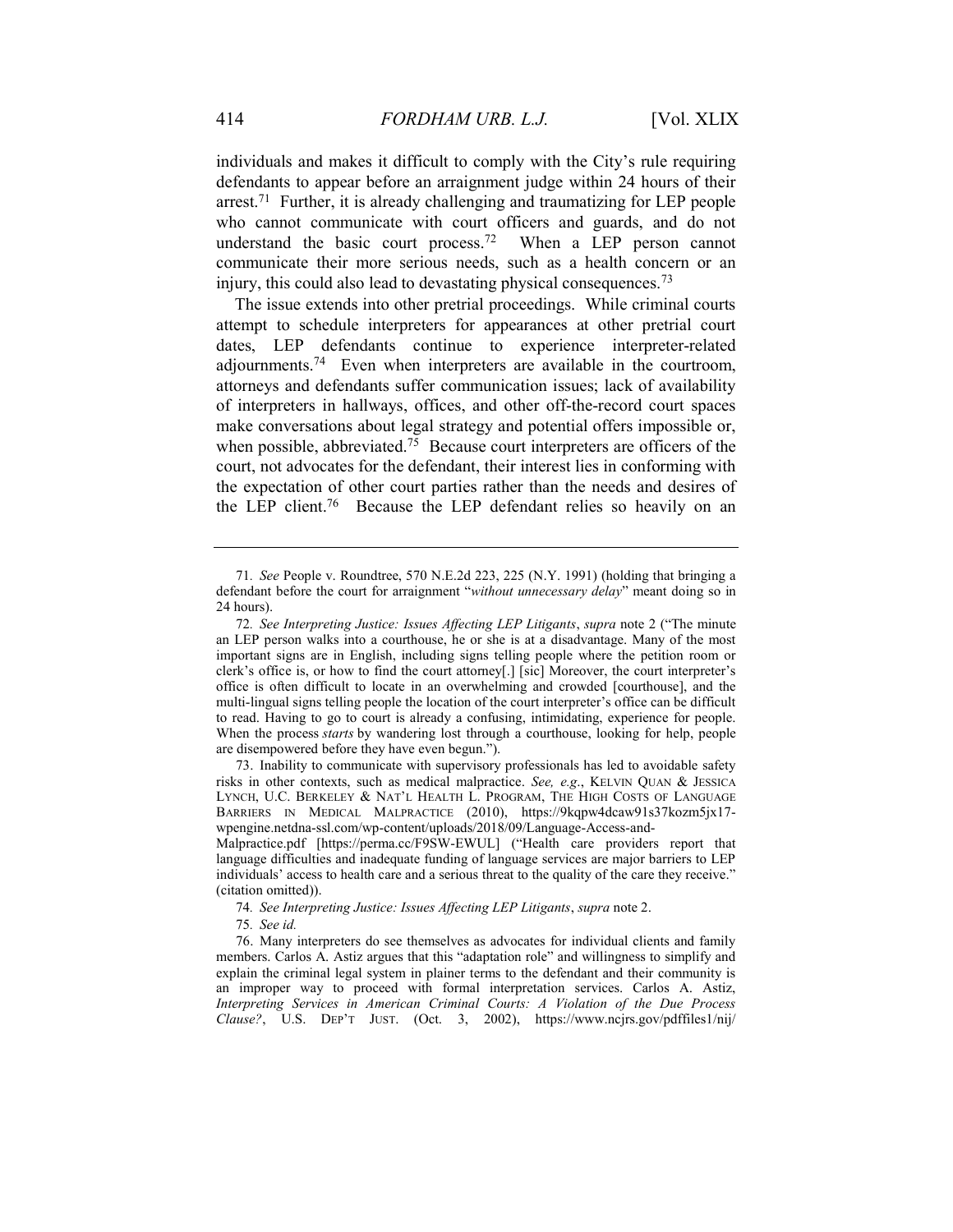interpreter that does not work in their interest but those of the court, efficiency becomes more important than accuracy and advocacy. Additionally, if a LEP defendant does not fully understand the role of the interpreter, they may discuss or disclose important elements of the case with an individual who is not their advocate, presenting issues related to representation including confidentiality and trust-building in the attorneyclient relationship.<sup>77</sup>

This phenomenon is especially prominent in the context of plea bargaining. While judges are instructed to simplify the language they use when a LEP defendant is pleading guilty, there are no procedural protections to ensure that an interpreter is accurately representing the consequences of a guilty plea.<sup>78</sup> Primarily, this raises *Brady* concerns; if all pleas must be knowing, voluntary, and intelligent, misrepresentations made by an interpreter can obfuscate the consequences or realities of pleading guilty.<sup>79</sup> When so much depends on the adequacy and competency of the interpreter, there is little accountability: there is no true record of what the LEP defendant is saying, as everything that is recorded by a court reporter is filtered through the interpreter. $80$  Particularly when relying on noncertified interpreters, which is frequent for languages that are not commonly used in the criminal legal context, there is no way to ensure that the defendant is being accurately represented or that collateral consequences as articulated by the judge and attorney are adequately explained to the defendant.<sup>81</sup> Under these circumstances, there is no guarantee that the LEP defendant is pleading guilty voluntarily, knowingly, and intelligently.<sup>82</sup>

In addition to raising Brady issues, it also raises Padilla concerns for immigrant LEP defendants.<sup>83</sup> While there should not be an assumption that

80. See Chang, supra note 78, at 463–64.

grants/196661.pdf [https://perma.cc/2XRN-GWHC]. Conversely, Muneer I. Ahmad advocates for a community-based approach to interpreter training that allows the interpreter to work alongside the attorney as both a linguistic and cultural authority. See generally Muneer I. Ahmad, Interpreting Communities: Lawyering Across Language Difference, 54 UCLA L. REV. 999 (2007).

<sup>77</sup>. See Ahmad, supra note 76, at 1004.

<sup>78</sup>. See Annabel R. Chang, Note, Lost in Interpretation: The Problem of Plea Bargains and Court Interpretation for Non-English-Speaking Defendants, 86 WASH. U.L. REV. 445, 462–63 (2008).

<sup>79</sup>. See generally Brady v. United States, 397 U.S. 742 (1970).

<sup>81</sup>. See Astiz, supra note 76, at 13 ("[T]here is no real difference in terms of meeting the constitutional guarantees of non-English speaking individuals between refusal to provide interpreting services and use of incompetent interpreters: In both cases defendants are denied due process of law . . . .").

<sup>82</sup>. See Brady, 397 U.S. at 748.

<sup>83</sup>. See generally Padilla v. Kentucky, 559 U.S. 356 (2010).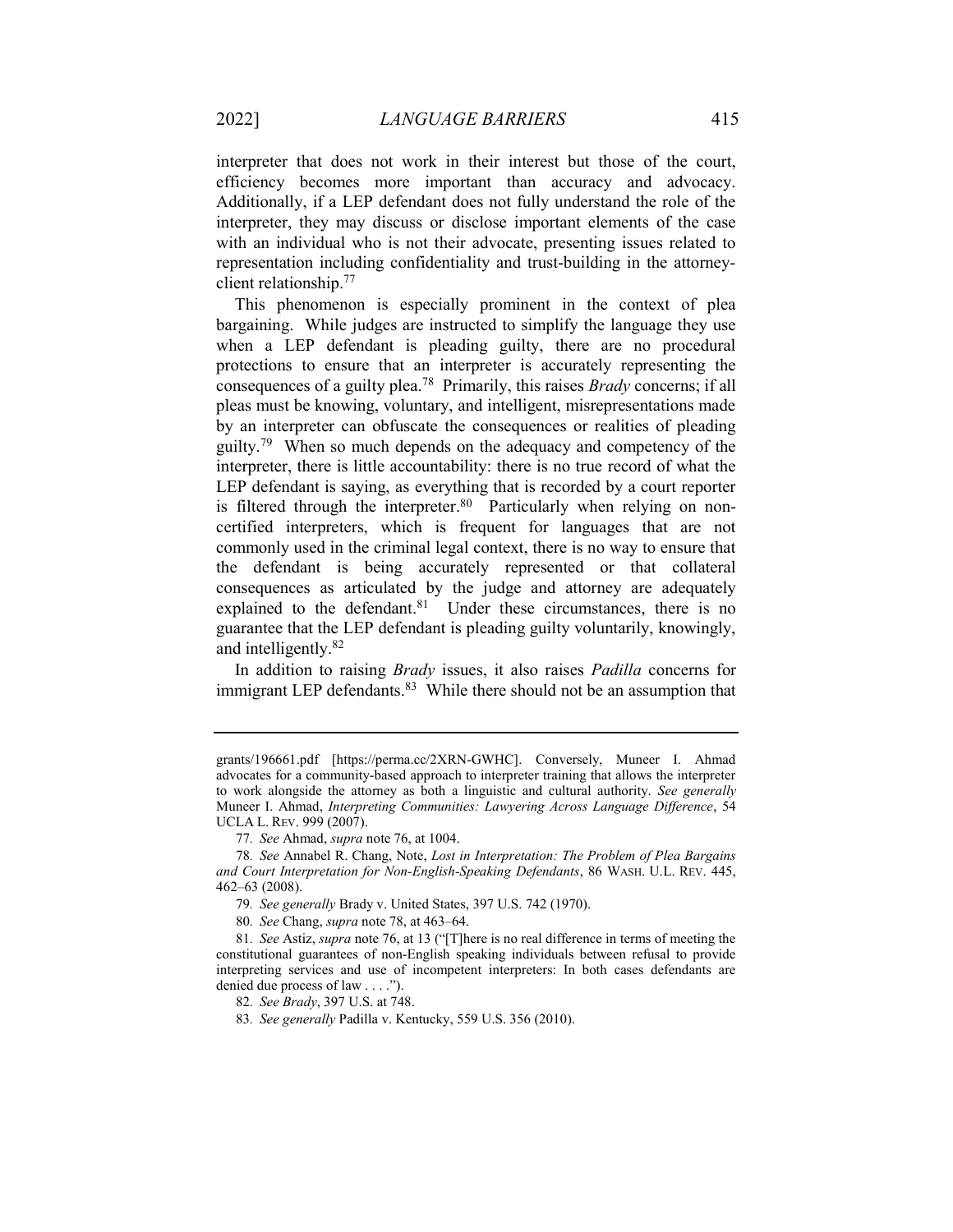all LEP defendants are noncitizens, it is imperative, particularly for LEP defendants, that the topic is raised and fully explored. As the criminal legal system is complicated enough on its own, layering the complex immigration consequences on top of this requires additional attention, especially when the threat of deportation is imminent.<sup>84</sup> These circumstances are also subject to governmental abuse: for example, when equipped with knowledge about an individual's immigration status, police and prosecutors can use this knowledge to coerce confessions and/or pleas.<sup>85</sup> For individuals using an interpreter, it is crucial that interpreters and defenders fully explain and advise on deportation and inadmissibility consequences of entering a guilty plea to prevent state actors from manipulating immigrant LEP defendants.<sup>86</sup>

Another consequence is the confusing, and sometimes damaging, effect that the use of an interpreter can have on the attorney-client relationship. In a client-centered advocacy approach, $87$  it is crucial to ensure that a client feels heard and understood. The capacity to build trust between the defender and the client is central to the attorney-client relationship; this is best achieved when a lawyer promises confidence and loyalty.<sup>88</sup> Involving

85. See Barbara O'Brien et al., Latinx Defendants and the Difficult Road to Exoneration, 66 UCLA L. REV. 1682, 1698 (2019).

86. See Kate O. Rahel, Why the Sixth Amendment Right to Counsel Includes an Out-of-Court Interpreter, 99 IOWA L. REV. 2299, 2317–18 (2014) ("Courts are reluctant to acknowledge the need for out-of-court interpretation, but a number of recent cases demonstrate how the violation of an LEP defendant's consultation right produces undesirable results. Without an appointed interpreter, defendants are forced to rely on inadequate substitutes that can lead to conflicts of interest or misunderstandings." (internal citation omitted)).

 87. "Client-centered lawyering" involves adhering to and enhancing the client's values and autonomy during legal decision-making. Further, though, it acknowledges that client objectives are not fixed:

Engaged client-centered representation recognizes that clients do not arrive with static and pre-determined objectives to which lawyers can simply defer. Clients' objectives are tied to their feelings, relationships and experiences; their objectives often change over the course of representation; and their objectives are shaped in part by the information about the law and available legal options that their lawyers explain to them.

Katherine R. Kruse, Engaged Client-Centered Representation and the Moral Foundations of the Lawyer-Client Relationship, 39 HOFSTRA L. REV. 577, 587 (2011) (citation omitted).

88. See Ahmad, supra note 76, at 1045.

<sup>84</sup>. See WALTER A. EWING, DANIEL E. MARTÍNEZ & RUBÉN G. RUMBAUT, AM. IMMIGR. COUNCIL, THE CRIMINALIZATION OF IMMIGRATION IN THE UNITED STATES (2015), https://www.americanimmigrationcouncil.org/sites/default/files/research/the\_

criminalization of immigration in the united states.pdf [https://perma.cc/HR7X-NXAL] ("Immigrants who experience even the slightest brush with the criminal justice system, such as being convicted of a misdemeanor, can find themselves subject to detention for an undetermined period, after which they are expelled from the country and barred from returning.").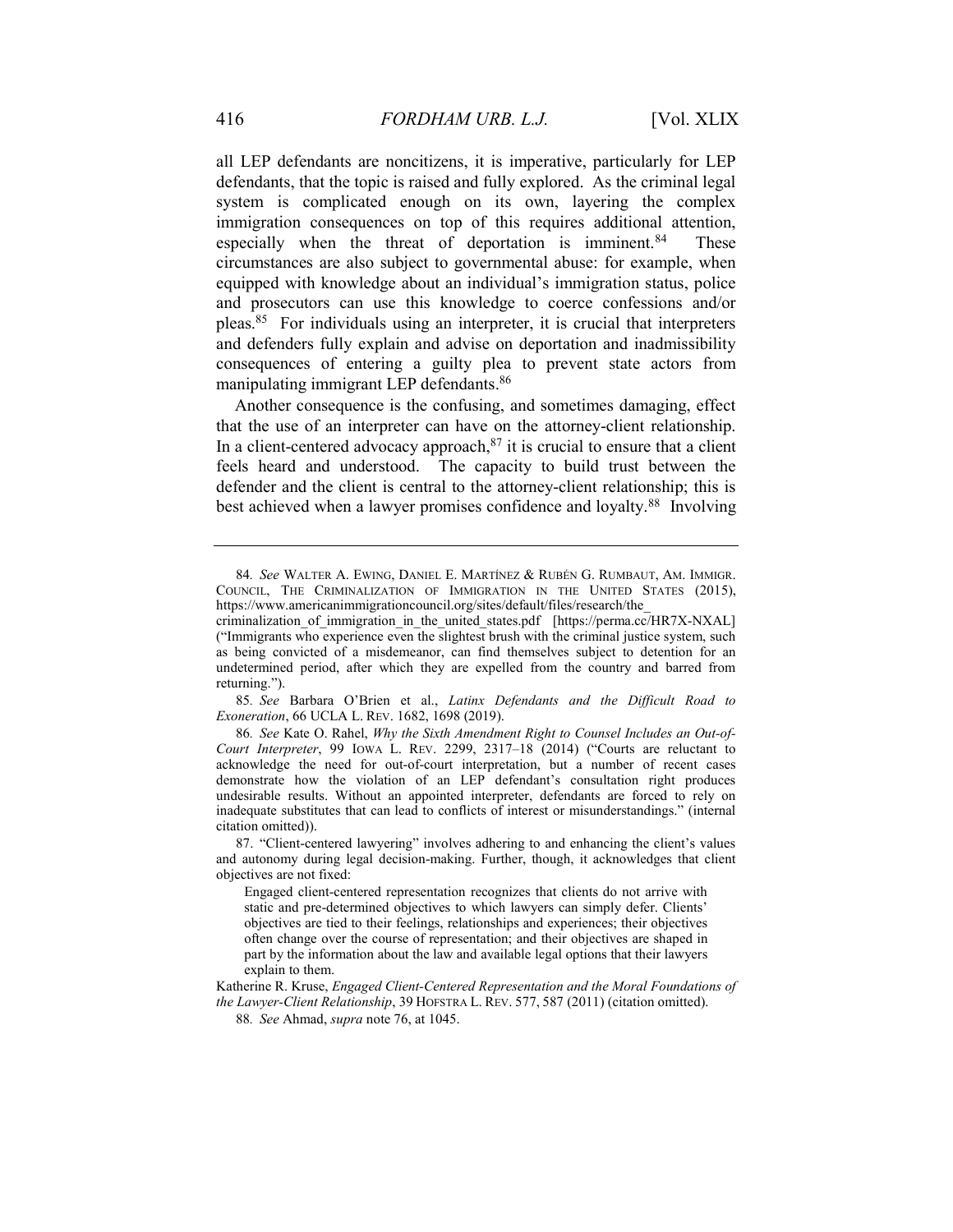a third party, such as an interpreter, can create tension and confusion where the roles of each party are not clearly delineated. For example, a LEP client may see their interpreter as an ally, an advocate, or a legal expert determining the choices made in their case.<sup>89</sup> Not only does this disrupt the traditional attorney-client relationship, but it introduces a person whose presence may affect client disclosure and decision-making.<sup>90</sup>

The dynamics can also compromise client autonomy; when communication occurs primarily between the interpreter and the attorney, the client may be or feel powerless to express their concerns when their desires or goals are not being accurately represented.<sup>91</sup> This is especially poignant in strategy meetings, where experienced interpreters may have additional cultural insight that interferes with an attorney's line of questioning or approach to a particular issue.<sup>92</sup> While this may be helpful in assisting a vulnerable client, it can undermine the trust and confidence between the LEP client and their defender.

Even when defenders are bi- or multilingual and do not rely on an interpreter, separate challenges emerge. While it may make logical sense for multilingual defenders to serve as interpreters for their LEP clients, conflicts of interest, as well as issues of loyalty, prevent objective interpretation.<sup>93</sup> It is irrational to expect that a defender can effectively interpret for all parties during a court proceeding in addition to arguing their own case and adhering to client needs as they arise.<sup>94</sup> A salient consequence of this practice is that LEP defendants have a more difficult time filing claims of ineffective assistance of counsel when their attorney serves as both interpreter and counselor.<sup>95</sup> Another important consideration is the conflict of interest that may arise; a defender may not actually interpret what their client says but rather adjust the commentary to suit the

<sup>89</sup>. See id. at 1004.

<sup>90</sup>. See id. at 1002.

<sup>91</sup>. See id. at 1024 ("[U]nless attended to by lawyers, language difference can degrade the client's ability to express herself. The resulting dilution of client voice diminishes the presence of the client, her ability to make decisions for herself, and ultimately, her very personhood.").

<sup>92</sup>. See id. at 1051 ("Because interpreters do not merely transmit information, but mediate it as well, the personhood of the interpreter — her own subject position and associated biases and interests — cannot be removed from the process.").

<sup>93.</sup> See Teresa B. Morales & Nathaniel D. Wong, Attorneys Who Interpret for Their Clients: Communication, Conflict, and Confusion — How Texas Courts Have Placed Attorneys and Their L.E.P. Clients at the "Discretion" of the Trial Court, 37 ST. MARY'S L.J. 1123, 1138 (2006).

<sup>94</sup>. See id. at 1138–39.

<sup>95</sup>. See id. at 1140.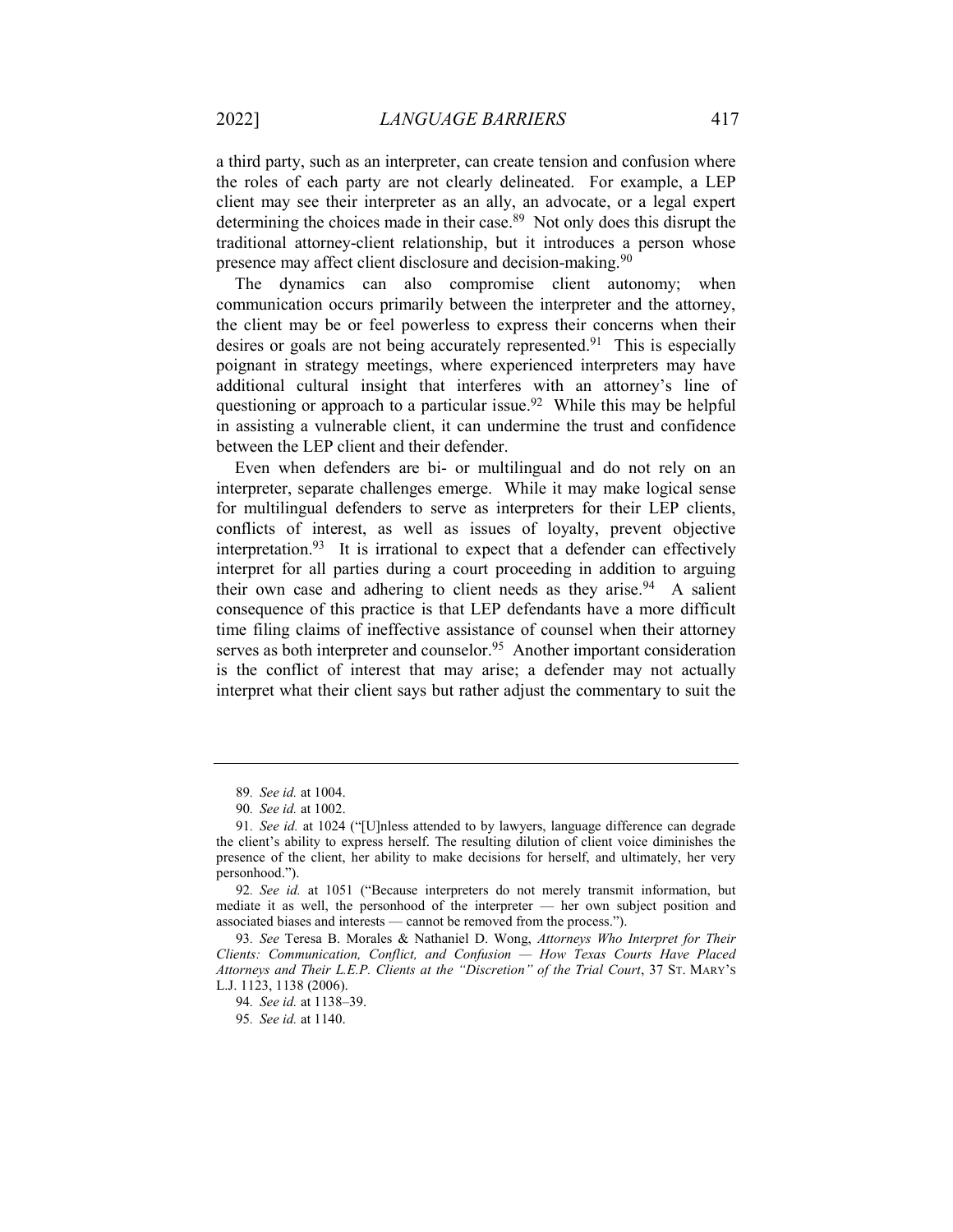defense's narrative.<sup>96</sup> This compromises the truth-seeking function of the criminal legal system and undermines client autonomy and expression. Finally, if a defender operates as an interpreter and officer of the court, this can undermine their oath of loyalty to their client; it is difficult to maintain that one can be a zealous advocate, while also communicating the government's incriminating evidence about one's client in open court.<sup>97</sup>

In addition to the language barriers that LEP defendants face, there are also cultural competency concerns for LEP individuals navigating the U.S. criminal legal system.<sup>98</sup>

While not all LEP individuals are immigrants, many grow up within communities that conform to a non-U.S. cultural background.<sup>99</sup> Many LEP individuals are not familiar with the intricacies of the U.S. criminal legal system and are instead informed by their own cultural understanding of authority.<sup>100</sup> Thus, these individuals require special accommodation and support in interpreting and explaining U.S. legal dynamics and proceedings. This may manifest as additional support from community advocates or from particular legal professionals. For example, Dr. Karen Pita Loor, Associate Dean for Experimental Education and Associate Clinical Professor of Law at Boston University School of Law, performed this role in a highly publicized homicide case.<sup>101</sup> Dr. Pita Loor's client was Mr. Nicolas Dutan Guaman, a native of rural Ecuador, who only spoke Quechua.<sup>102</sup> For the duration of his case, the court relied on Spanish and,

<sup>96</sup>. See id. at 1137 ("[I]f an attorney chooses to officially interpret for his client, no process assists in discerning the accuracy of the attorney's translations throughout the course of a hearing, trial, or otherwise.").

<sup>97</sup>. See generally id.

<sup>98</sup>. See id. at 1151 ("Interpreting for another person brings a host of challenges, which are not limited to the spoken and written language. Interpreting language implicates cultural norms and stigmas; legal, ethical, and moral concerns; expense; and conflicting duties of the legal profession.").

<sup>99</sup>. But see Leti Volpp, (Mis)identifying Culture: Asian Women and the "Cultural Defense", 17 HARV. WOMEN'S L.J. 57, 61 (1994) ("Reserving the term 'American' for those who seem fully assimilated erases two important and related factors. The first is the fluid and shifting nature of American identity. The second is the fact that both immigrant and Asian experience are integral and formative components of American identity. This failure to acknowledge the multiplicity of American identity leaves American identity, and specifically the identity of United States law, a neutral and unquestioned backdrop.").

<sup>100.</sup> See Chin, *supra* note 54, at 658 ("Another example of cultural incompatibility is if an immigrant defendant from an authoritarian regime *distrusts* authority and thus fails to cooperate with his or her own defense attorney, believing the defense attorney to be aligned with the authorities.").

<sup>101</sup>. See Lindsay Corcoran, Denice Case: Attorney Says Guaman Competent to Stand Trial, HERALD NEWS (Sept. 27, 2013, 10:43 PM), https://amp.heraldnews.com /amp/37408609007 [https://perma.cc/HAD9-8NSZ].

<sup>102</sup>. See id. ("[Quechua is] a language indigenous to [Guaman's] home country of Ecuador.").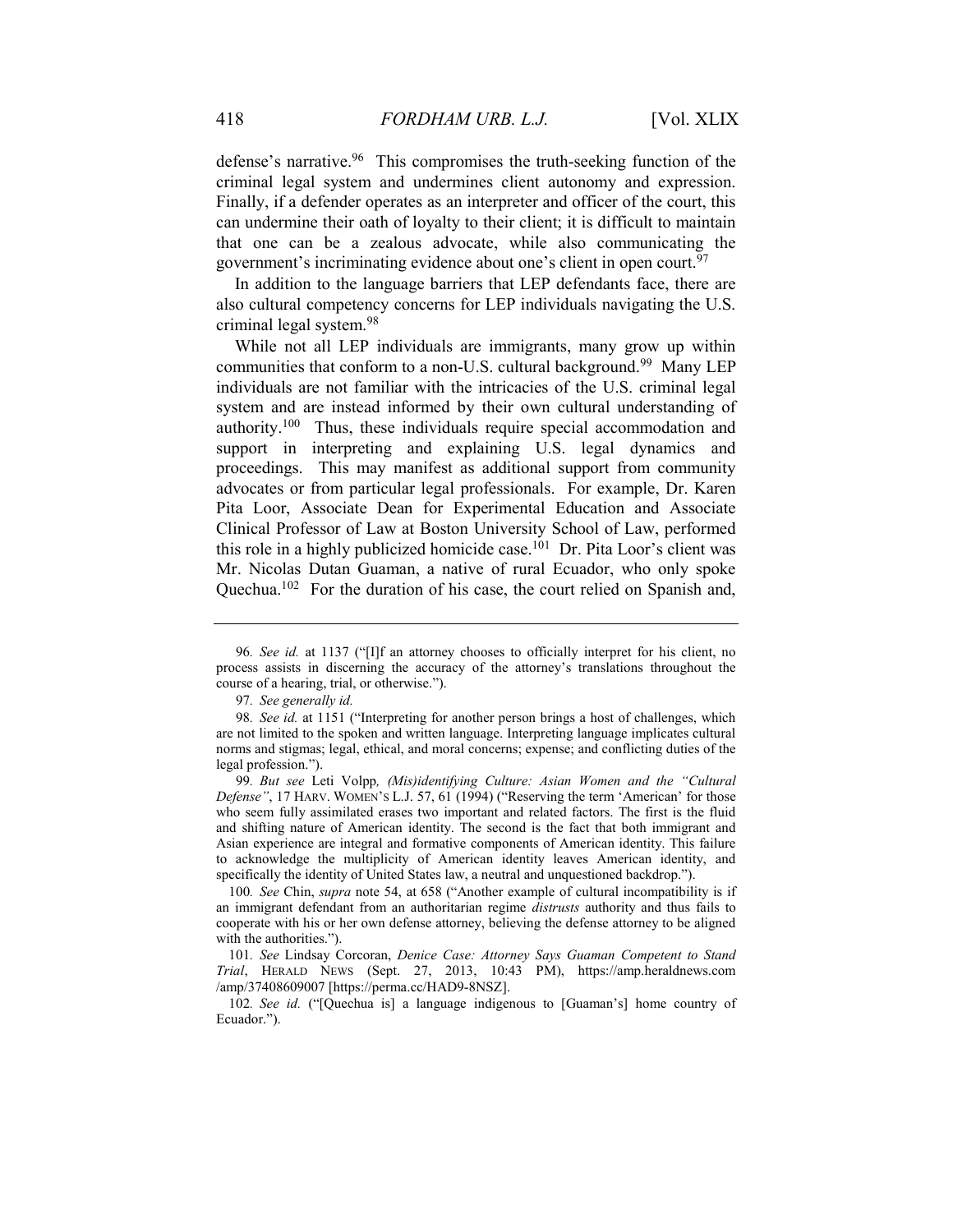when available, Quechua interpreters.<sup>103</sup> Because of his language barriers and the lack of availability of appropriate interpreters, his hearings were continuously postponed.<sup>104</sup> Additionally, Mr. Guaman was perceived to have competency issues that, once he was able to work with Dr. Pita Loor, were eventually resolved.<sup>105</sup>

Dr. Pita Loor, who is fluent in Spanish, was hired by defense counsel and the court to educate Mr. Guaman about the U.S. legal system.<sup>106</sup> While Dr. Pita Loor does not speak Quechua, she was able to use her Spanish to work with a Quechua interpreter, who themselves did not speak English. For Dr. Pita Loor, the most difficult part was explaining the abstract legal concepts that arise in a criminal proceeding, many of which do not have a direct translation, literally or conceptually, into Quechua.<sup>107</sup> Another challenge that arose related to the defendant's own cultural identity: the educational, racial, and class hierarchies that exist in Ecuador were internalized by the client, and it was difficult to explain to him that, even when working with white male lawyers, he had the final say over any decision being made.<sup>108</sup> This cultural difference makes it all the more necessary to emphasize that LEP clients from different backgrounds are entitled to their autonomy, and defenders should be mindful not to abuse their power, nor take for granted that a client is aware of their decisionmaking power.

In every pretrial decision, complex legal strategies and concepts arise. For a LEP defendant who does not fully understand criminal proceeding, whether their obstacles be linguistic or cultural, additional care must be taken to ensure that LEP individuals fully appreciate and understand the processes and consequences in pretrial appearances and decision-making.

#### C. Jury Selection and Trial Proceedings

Criminal defendants have an inalienable right to a trial by a jury of individuals representative of their community, barring the use of racial discrimination in jury selection.<sup>109</sup> Although the trial system is

<sup>103</sup>. See id.

<sup>104</sup>. See id.

<sup>105</sup>. See id.

<sup>106</sup>. See id.

 <sup>107.</sup> Telephone Interview with Dr. Pita Loor (Sept. 23, 2020). Dr. Loor advised on various legal concepts, including the burden of proof on the prosecution and the decision to accept the terms of a plea bargain. What was most challenging, according to Dr. Loor, was ensuring that the defendant knew that he was in control of every substantive decision.

<sup>108</sup>. See id.

<sup>109</sup>. See Smith v. Texas, 311 U.S. 128, 130 (1940) ("It is part of the established tradition in the use of juries as instruments of public justice that the jury be a body truly representative of the community. For racial discrimination to result in the exclusion from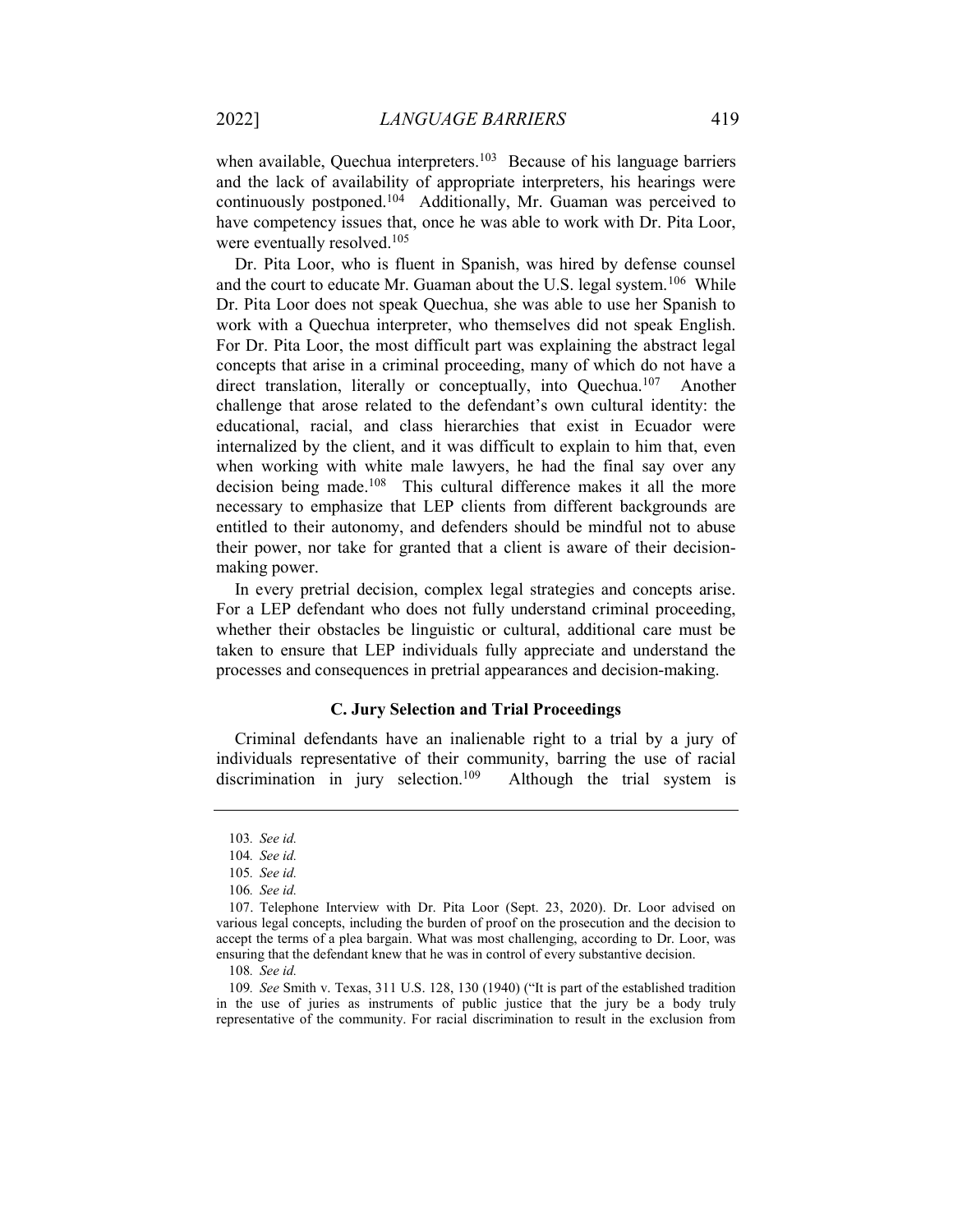increasingly eroding, when the opportunity to go to trial is presented to LEP criminal defendants, the process and proceedings remain wrought with prejudice. While interpreters continue to serve an essential role in trial proceedings, a notable new factor invites additional inquiry: the jury. From jury selection to jury deliberation, LEP individuals, particularly those from non-Western, non-U.S. cultures, operate at a disadvantage.<sup>110</sup> Despite alleged constitutional protections, implicit and explicit bias lead to disparate consequences for minority LEP defendants.

It is well established that counsel may not strike a potential juror on the basis of race.<sup>111</sup> However, when faced with the question of whether this applied to one's language ability, the Supreme Court ruled that the practice of discriminating based on language ability is constitutional, as it does not categorically qualify as racial discrimination.<sup>112</sup> In *Hernandez v. New* York, the government used a peremptory strike against a bilingual, Hispanic juror based on their concern that the juror would not follow the official interpretation services provided by the court but instead would use his own Spanish competency to understand the defendant and witnesses.<sup>113</sup> In its decision, while the Court conceded that disparate discriminatory impacts or consequences may be inferred from the circumstances of the case, the outcome of excluding bilingual jurors was not dispositive.<sup>114</sup> In essence, the Court accepted the prosecution's assertion that a bilingual juror, who directly understands the witness and does not rely on the interpreter, will introduce the possibility of juror bias or inconsistent understandings of the facts, thus undermining the efficiency and integrity of the trial process.<sup>115</sup> To address the concern that this amounts to ethnic

111. See generally Batson v. Kentucky, 476 U.S. 79 (1986).

jury service of otherwise qualified groups not only violates our Constitution and the laws enacted under it, but is at war with our basic concepts of a democratic society and a representative government." (internal citation omitted)).

<sup>110</sup>. See Gonzales Rose, supra note 31, at 312–13 ("Exclusion from jury service on the basis of accent relegates people of color that are perceived to be foreign, such as Latinxs, Asian Americans, Middle Eastern Americans, and — ironically — indigenous Americans, to second class citizenship based upon the way they speak or, more accurately, the way that they are heard. The resultant elimination of people of color from juries defeats our legal system's commitment that juries be a body truly representative of the community. When juries are not truly representative of the community, it delegitimizes the verdict and, in turn, the legal system as a whole." (internal citation omitted)).

<sup>112</sup>. See generally Hernandez v. New York, 500 U.S. 352 (1991) (finding the state provided sufficient race-neutral reasons to survive a Batson challenge).

<sup>113</sup>. See id. at 360.

<sup>114</sup>. See id. at 363 ("'[A]n invidious discriminatory purpose may often be inferred from the totality of the relevant facts, including the fact, if it is true, that the [classification] bears more heavily on one race than another." (quoting Washington v. Davis, 426 U.S. 229, 242  $(1976)$ ).

<sup>115</sup>. See generally id.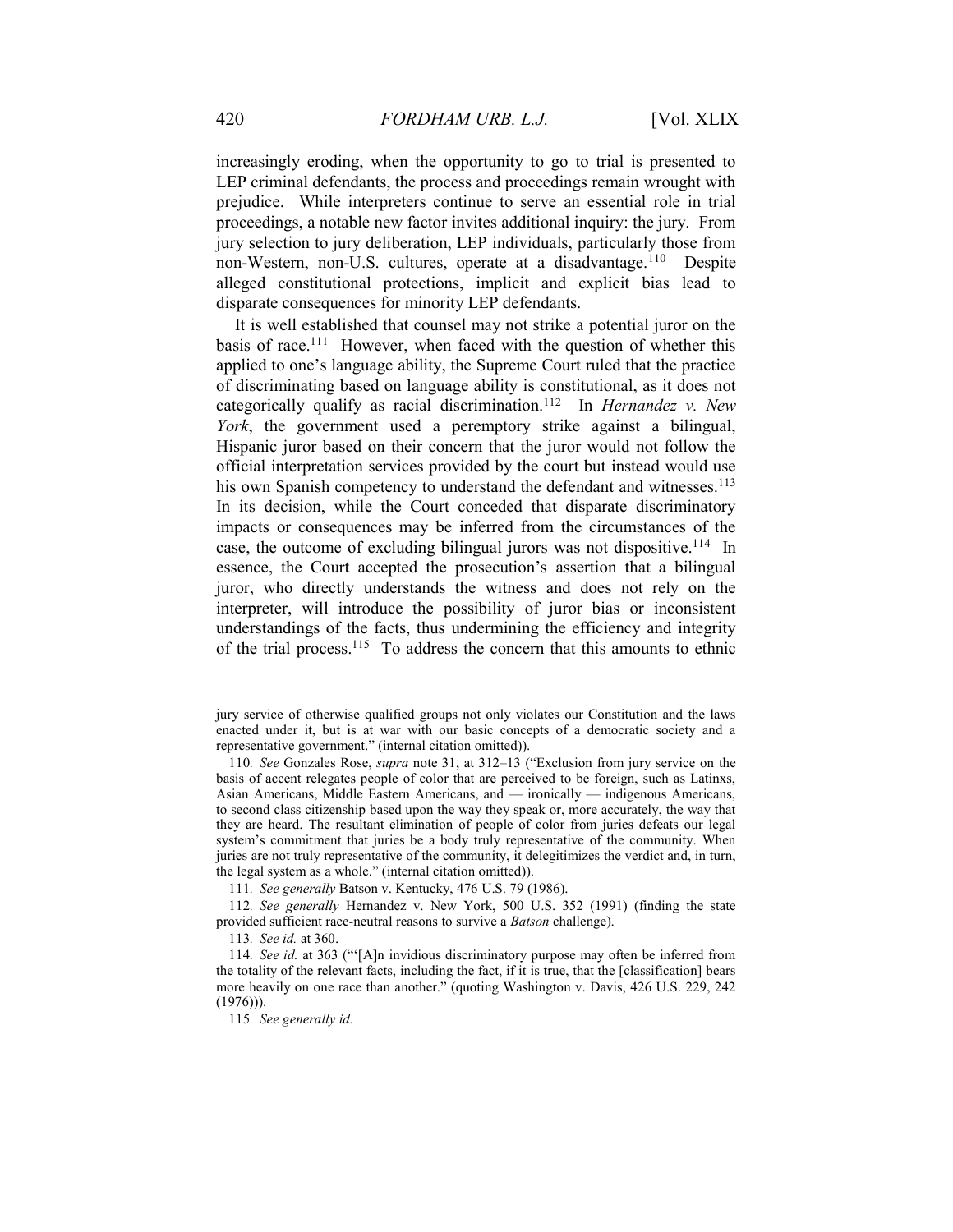discrimination, the Court explained, "[i]t may well be, for certain ethnic groups and in some communities, that proficiency in a particular language, like skin color, should be treated as a surrogate for race under an equal protection analysis."<sup>116</sup> Because the Court asserts that this did not amount to discrimination here, the broader impact is pronounced: so long as a prosecutor can cite "race-neutral" reasons based on language competency or efficiency, de facto race and ethnic discrimination can still occur. This undermines the holding in Batson and promotes a white-washed jury selection process.

This practice of linguicism not only affects potential bilingual jurors but also potential jurors with accents.<sup>117</sup> Stringent English language requirements have prevented approximately 13 million U.S. citizens from serving on a jury.<sup>118</sup> Often, these individuals speak English competently but are presumed to have language barriers because of their accents.<sup>119</sup> As Gonzales Rose articulates, "listeners' unconscious racial biases can be aroused by accent, triggering assumptions about the speaker's lack of comprehensibility and worth as an interlocutor, which then leads to avoidance."<sup>120</sup> This results in LEP defendants being denied jury members from their ethnic and cultural background, likely resulting in a less understanding or empathetic jury panel. This constitutional violation is compounded for minority LEP defendants, for "even when a [Latine] or Asian American speaks English fluently, they can still be foreclosed from jury service on the basis of language because of an actual or perceived

118. See id. at 315.

<sup>116.</sup> See id. at 371. The dissent by Justice Stevens provides persuasive reasoning behind why this is, in fact, discriminatory: (1) the practice of excluding Spanish-speaking jurors based on their understanding of Spanish leads to disproportionate disqualification of Spanish-speaking jurors; (2) the strike was not the least harmful way to dissuade bilingual jurors from interpreting independently; and (3) the prosecutors' concern did not support a challenge for cause. See id. at 379 (Stevens, J., dissenting).

<sup>117</sup>. See Gonzales Rose, supra note 31, at 321 ("Courts recognize the ability of laypeople to identify a person's race or national origin through voice. The majority of jurisdictions permit witnesses 'to testify that an individual's voice or manner of speech sounded like the speaker was of a particular race [or] ethnic background, [or] geographic area.' Accent is such a well-established and ostensibly reliable racial characteristic and identifier that it is given evidentiary value in our legal system." (quoting Clifford S. Fishman & Anne T. McKenna, Voice Identification by Law Witnesses, Jurors and Judges § 38.11, in WIRETAPPING AND EAVESDROPPING (2016))).

<sup>119</sup>. See id. at 316 ("In the jury selection process, lawyers too often strike potential jurors on the assumption that citizens who possess 'heavy' or 'thick' accents can be neutrally identified and excluded from jury service because they lack the requisite English language skills. However, a listener's beliefs about a minority speaker's accent and corresponding English language ability are frequently a matter of subjective racialized perception rather than objective reality." (internal citations omitted)).

<sup>120</sup>. Id. at 331.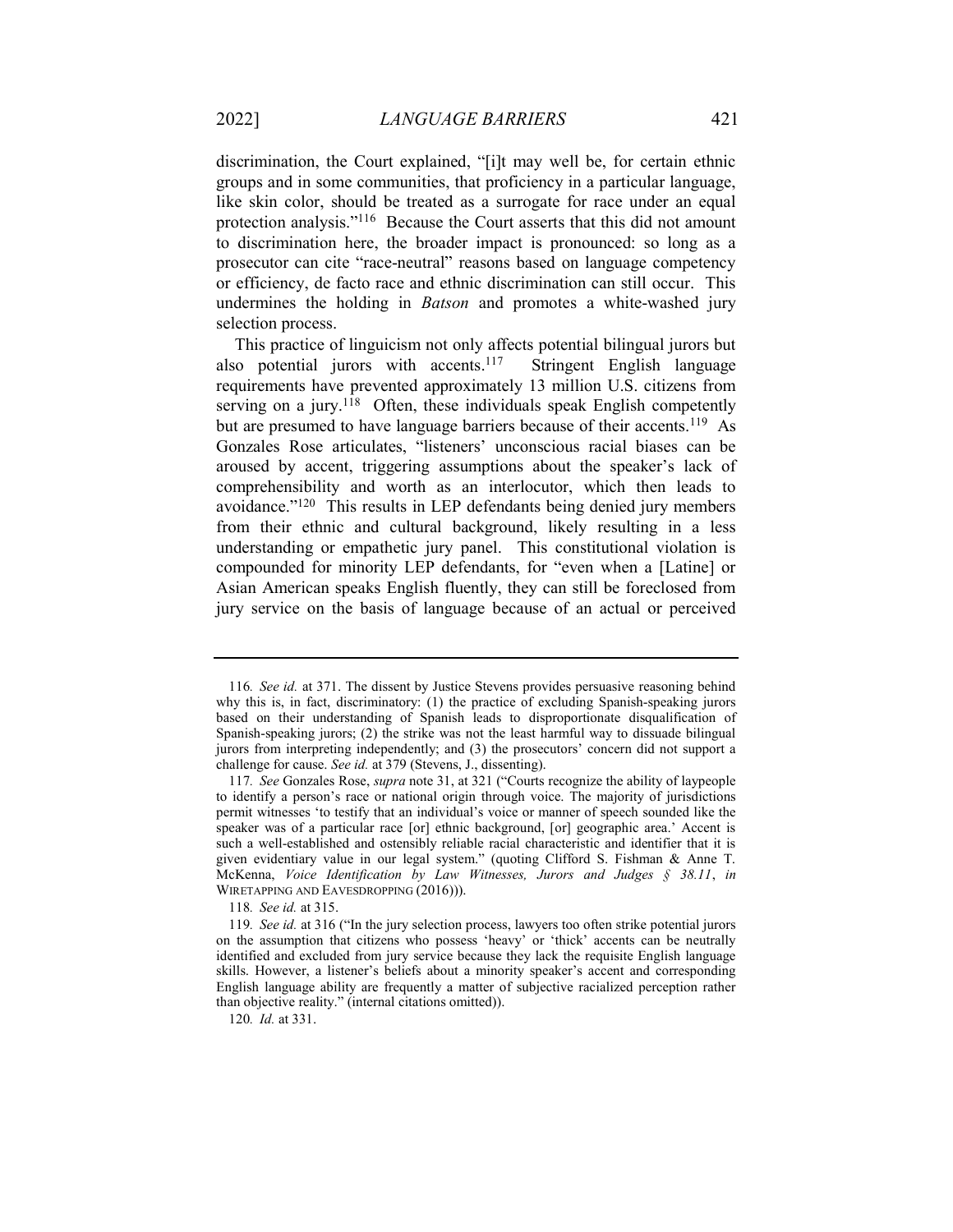accent or language ability."<sup>121</sup> Again, where one's accent can serve as race-neutral reasoning that suggests an inability to understand the proceedings, the ruse can enable what is otherwise a clear *Batson* violation.

It is evident that a LEP defendant would benefit from a jury that understands them completely, regardless of what language they or the juror speak.<sup>122</sup> The argument against this, though, relates to court expenses and the need for expediency. In New York, for example, while LEP defendants are entitled to an interpreter during any criminal court proceeding at the court's expense, challenges arise when multiple interpreters are required for defendants and witnesses. Best practice requires separate interpreters for each party, but, particularly when the language is not commonly used, this can slow down due process when finding the necessary interpreters; these due process concerns are exacerbated when the LEP defendant is incarcerated.<sup>123</sup> In spite of what is clearly beneficial (arguably, required) for a LEP criminal defendant, courts instead are eager to preserve neutrality and efficiency in the jury selection process, denying LEP defendants the right to a trial by a jury of their peers.<sup>124</sup>

Another hallmark in trial practice is the deference towards jurors as "factfinders." This becomes relevant for LEP defendants when jurors are making credibility determinations about defendants and witnesses. When evaluating one's credibility, a juror will inevitably look to the demeanor of the defendant or witness to assess their character.<sup>125</sup> When juries are primarily comprised of individuals with a U.S.-based understanding of cultural expression, perceptions of nonverbal behavior will be inaccurate.<sup>126</sup> The prime example provided by Daniel Procaccini and

124. See Gonzales Rose, supra note 31, at 336.

125. See Daniel J. Procaccini, Note, What We Have Here Is a Failure to Communicate: An Approach for Evaluating Credibility in America's Multilingual Courtrooms, 31 B.C. THIRD WORLD L.J. 163, 179 (2011).

126. See id. at 177–78 ("Intonation, pitch, body language, and nonverbal gestures are not necessarily fungible between cultures. Thus, in monolingual and monocultural courtrooms,

<sup>121</sup>. Id. at 350.

<sup>122</sup>. See Batson v. Kentucky, 476 U.S. 79, 86 (1986) ("Purposeful racial discrimination in selection of the venire violates a defendant's right to equal protection because it denies him the protection that a trial by jury is intended to secure. 'The very idea of a jury is a body . . . composed of the peers or equals of the person whose rights it is selected or summoned to determine; that is, of his neighbors, fellows, associates, persons having the same legal status in society as that which he holds.'" (quoting Strauder v. West Virginia, 100 U.S. 303, 308 (1880))).

<sup>123</sup>. See Cole & Maslow-Armand, supra note 39, at 218 ("Using only one interpreter may deny a defendant 'a spontaneous understanding of the testimony and the proceedings.'" (quoting People v. Romero, 200 Cal. Rptr. 404, 406 (Ct. App. 1984) (citation omitted))); see also Franklin v. District of Columbia, 163 F.3d 625 (D.C. Cir. 1998); People v. Romero, 200 Cal. Rptr. 404, 405 (Ct. App. 1984).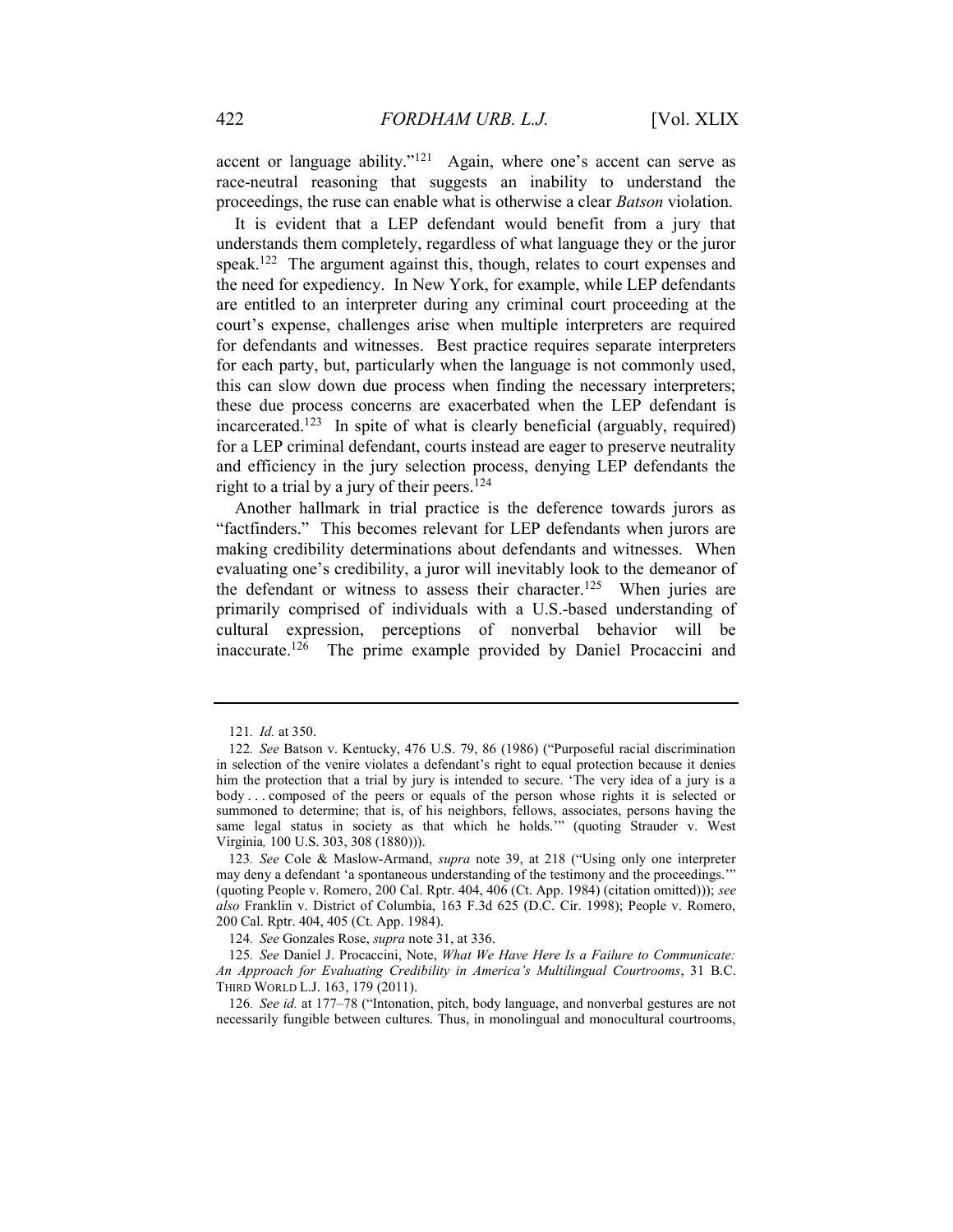William Y. Chin is gaze pattern. While eye contact is considered as a demonstration of confidence and truth-telling in U.S. culture, for other cultures, such as Haitian or certain Asian cultures, the choice to look at the floor instead of making eye contact suggests a learned respect for authority.<sup>127</sup> Other examples include speaking in an unnaturally loud or soft voice, failing to "verbalize remorse," using exaggerated gestures that are common in minority culture, and failing to express emotion.<sup>128</sup> These indirect communications extend beyond demeanor and into procedural requirements such as the use of an interpreter $129$  or into cultural expressions such as the way one is dressed.<sup>130</sup>

Additionally, there is nothing to suggest that these credibility determinations are actually serving truth-seeking objectives. In a 1990 study that explored the ability to detect deceit across different races and cultures, in the cross-cultural/racial encounters, the accuracy rate for the detection of deception was less than 50%; in other words, the groups "had a better chance of accurately predicting whether their subject was telling the truth by flipping a coin."<sup>131</sup> Because a layperson has no greater capacity to ascertain the truth than chance, it invites the question of whether the jury actually undermines the judicial system, especially in cross-cultural courtrooms.<sup>132</sup>

While linguistic discrimination remains unchecked in the jury selection process, juries remain disproportionately comprised of English-speaking,

130. See id. at 875. ("'While witnesses' verbal and non-verbal behaviors affect their credibility, another factor in jurors' perceptions of them is their appearance.' Indeed, in all likelihood, it is the first thing considered by jurors." (quoting Merrie Jo Pitera, Courtroom Attire: Ensuring Witness Attire Makes the Right Statement, JURY EXPERT (July 31, 2012), https://www.thejuryexpert.com/2012/07/courtroom-attire-ensuring-witness-attire-makesthe-right-statement/ [https://perma.cc/7P7Q-JV2S])).

131. Procaccino, supra note 125, at 185.

132. Id. at 183–84. Procacinno proposes the use of an expert witness regarding credibility where non-English speaking parties or witnesses would otherwise suffer prejudice. See id. at 186. But see Volpp, supra note 99, at 58 ("[A]ny testimony about a defendant's cultural background must embody an accurate and personal portrayal of cultural factors used to explain an individual's state of mind and should not be used to fit an individual's behavior into perceptions about group behavior."); see also infra Section III.D (discussing cultural mitigation in defense strategies).

a fact-finders unguided reliance on demeanor evidence based upon the conduct of a limitedor non-English speaking individual is dangerous.").

<sup>127</sup>. See id. at 178.

<sup>128</sup>. See Chin, supra note 54, at 659 (quoting Flo Messier, Note, Alien Defendants in Criminal Proceedings: Justice Shrugs, 36 AM. CRIM. L. REV. 1395, 1401).

<sup>129</sup>. See Bennett Capers, Evidence Without Rules, 94 NOTRE DAME L. REV. 867, 893–94 (2019) ("[T]here is evidence that jurors consider the fact that a defendant is listening to the trial through an interpreter as a negative and give less credibility to those witnesses who speak with an 'outsider' accent, while giving extra credibility to those witnesses who speak with an 'insider' or even British accent." (internal citation omitted)).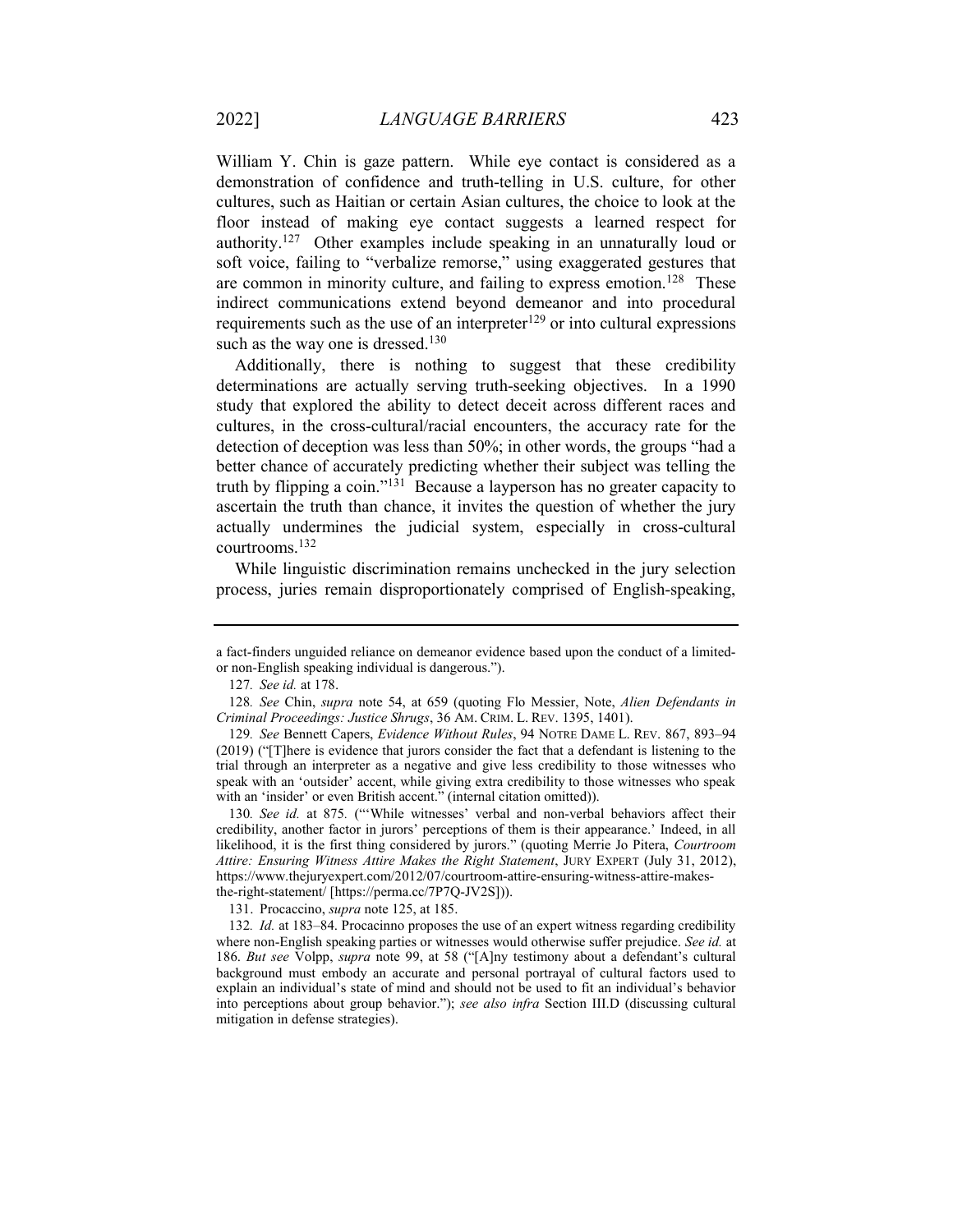white, U.S.-educated jurors. With so many nonverbal "cues" being invoked because of cultural disparities, it is inevitable that, when left to the jury, these differences and disparities will be used against LEP defendants. When paired with the procedural limitations, this unfairly prejudices LEP individuals.

#### D. Sentencing and Post-Conviction Relief

The challenges facing a LEP defendant do not end upon conviction. Unique concerns arise in important post-trial stages of a criminal proceeding: sentencing and post-conviction relief. In the sentencing schema, like all criminal defendants, LEP individuals and their defenders have an opportunity to present mitigating evidence that can reduce their criminal penalty. This invites an analysis of the role of cultural competency in understanding human behavior, an especially important consideration when representing non-English-speaking defendants.<sup>133</sup> Beyond this, even where mitigation succeeds, the lack of multilingual alternatives to incarceration makes treatment and diversion impossible for many LEP defendants.<sup>134</sup> Finally, regarding appeal and exoneration, while language barriers significantly contribute to Latine defendants' wrongful conviction, these errors are often difficult to measure or quantify.<sup>135</sup> For this reason, establishing grounds for appeal or a vacated conviction present a unique challenge for LEP defendants.

Individualized mitigation strategies require an analysis of the defendant's cultural background.<sup>136</sup> When presenting a defendant's

<sup>133</sup>. See Scharlette Holdman & Christopher Seeds, Cultural Competency in Capital Mitigation, 36 HOFSTRA L. REV. 883, 919 (2008).

<sup>134</sup>. See, e.g., CASES, https://www.cases.org/ [https://perma.cc/35Y7-N79C] (last visited Oct. 26, 2021); EAC NETWORK, https://eac-network.org/ [https://perma.cc/QBZ7- RMGM] (last visited Oct. 26, 2021). The Author is also speaking from personal experience in alternatives to incarceration (ATI) work, having worked at a clinical non-profit (Brooklyn Justice Initiatives) for two years handling referrals for LEP clients. When capacity did not exist for individual case management with Spanish-speaking staff or via Language Line, LEP clients were referred to community service programming as there were very few wellvetted community-based programs. The Author developed Brooklyn Justice Initiatives' first CBT (cognitive behavioral therapy) ATI group in 2017 to attempt to address this need.

<sup>135</sup>. See O'Brien et al., supra note 85, at 1702–03.

 <sup>136.</sup> While mitigation is generally discussed within the capital sentencing scheme, there is a noted expansion of individualized noncapital sentencing:

Individualized noncapital sentencing appears to be resurging and its expansion will have an impact on incarceration rates. The Supreme Court's recent emphasis that the background of a convicted person is as important as the crime itself should serve as a clarion call for institutional change. Though resource and doctrinal constraints present challenges to a full reconciliation of capital and noncapital mitigation practice, a good deal of change can begin immediately by reorienting defense lawyers to take mitigation as seriously in noncapital cases as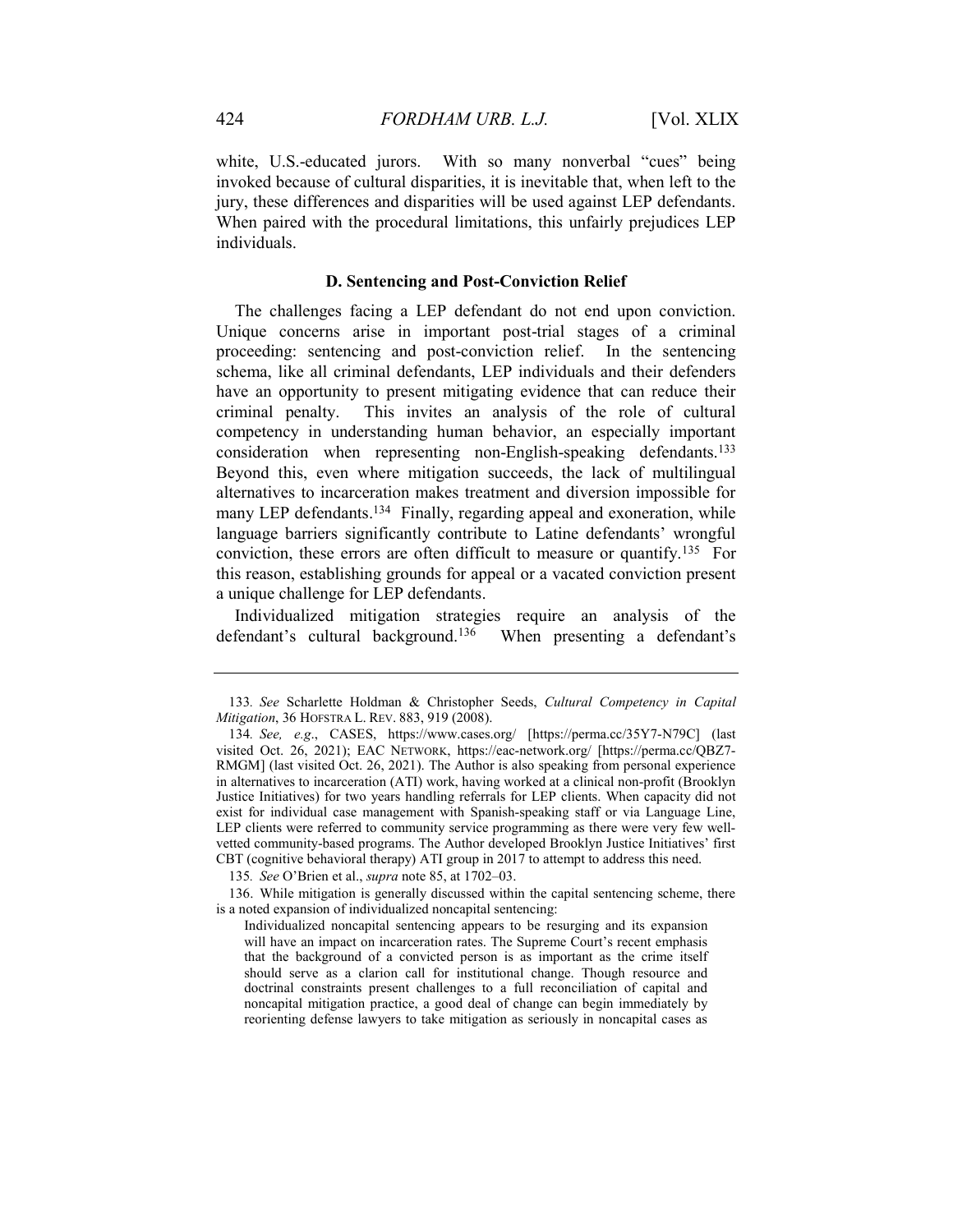circumstances before the court, it is crucial to not only explain the context of their conviction but how their upbringing and worldview have brought them to where they are today.<sup>137</sup> Inevitably, cultural competency concerns arise. As noted by Scharlette Holdman and Christopher Seeds, this cultural analysis should not be limited to the "group" that a person belongs to. Rather, the team asserts that one's cultural identity is more individualized, existing beyond one's distinct race, ethnicity, nationality, or class, but instead tied to their personal relationship with these broader cultural categories.<sup>138</sup> This holistic approach to cultural analysis requires special attention when dealing with communication barriers. Establishing rapport is critical when gaining understanding of an individual; when two people do not speak the same language, it is difficult to establish trust, as it could hinder the defender and LEP defendant's ability to speak plainly and honestly.<sup>139</sup>

Still, the use of interpreters or family members as interpreters also presents challenges; for professional interpreters, critical legal information or elements of the LEP defendant's story could be misconstrued or brushed over, particularly when conveying sensitive information.<sup>140</sup> On the other hand, for family or community member interpreters who are emotionally involved in the outcome, there is a risk that these individuals will manipulate information being conveyed to avoid insult, embarrassment, or bad news.141 In both contexts, this not only interferes with the attorneyclient relationship but also prevents the LEP defendant from telling their story on their terms.

Even where mitigation is successful and sentencing schema favors a non-jail outcome for LEP defendants, available resources do not always guarantee fair or restorative sentencing options for LEP individuals. Often, diversion programs cannot offer or do not have the capacity to

capital defense lawyers do, and to realign their practices and professional standards accordingly.

Miriam S. Gohara, Grace Notes: A Case for Making Mitigation the Heart of Noncapital Sentencing, 41 AM. J. CRIM. L. 42, 85 (2013).

<sup>137</sup>. See id.

<sup>138</sup>. See Holdman & Seeds, supra note 133, at 886 ("Culture is not something that a minority group has, but whichever demographic characterizes itself as dominant lacks. Cultural imperatives and dictates exist for everyone in varying degrees." (citations omitted)).

<sup>139</sup>. See id. at 919, 921 ("'Participant observation' means that the ethnographer participates in the life of the people in order to discover what the right questions are . . . . Only if ethnographers learn to speak with people in their own language can they understand the rational reasons people have for doing what they do." (quoting PAUL BOHANNAN & DIRK VAN DER ELST, ASKING AND LISTENING: ETHNOGRAPHY AS PERSONAL ADAPTION 24 (1998))).

<sup>140</sup>. See id.

<sup>141</sup>. See id. at 919–20.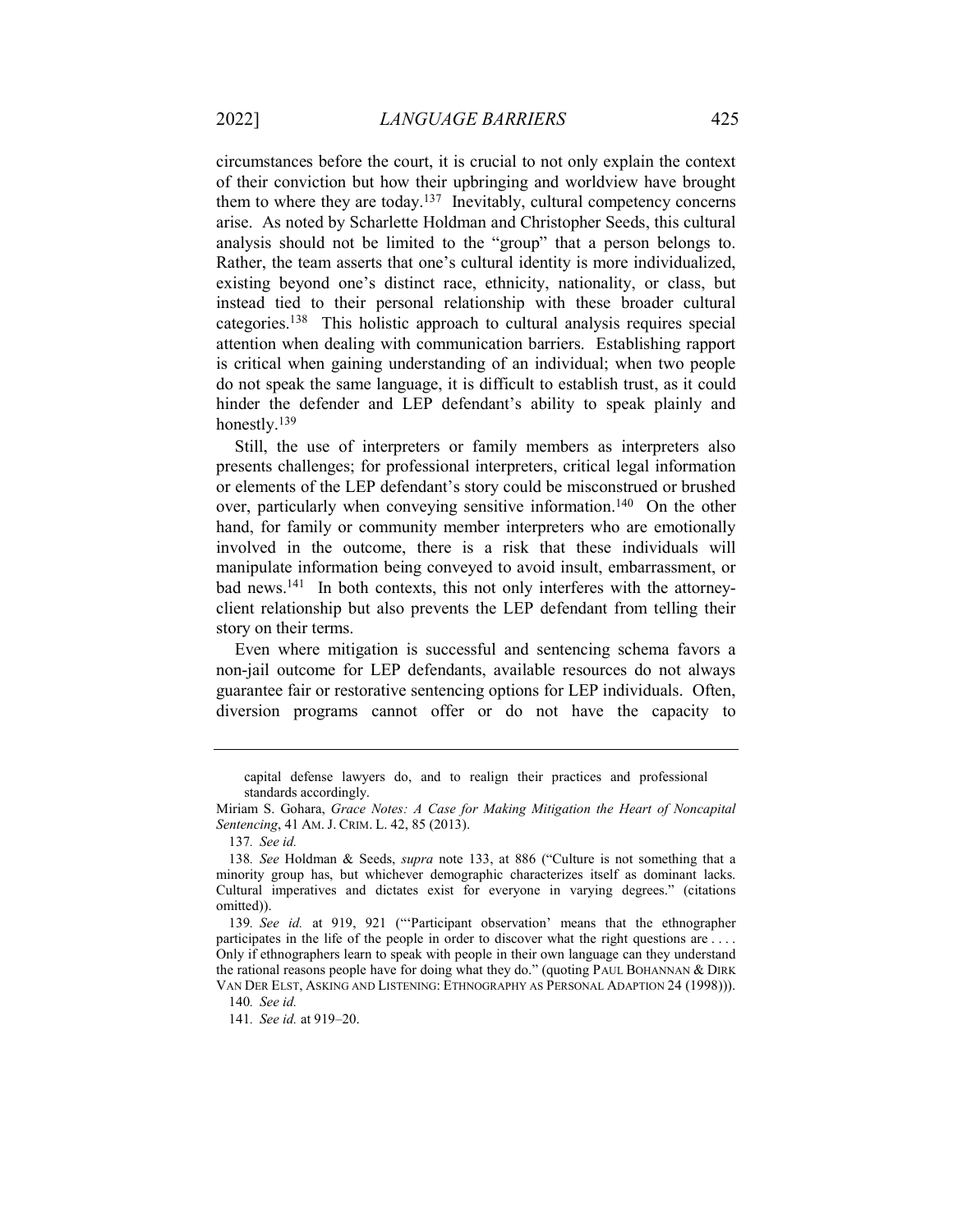accommodate non-English speaking individuals resulting in either inappropriate treatment options or even jail time as a default. For example, in Flores v. State, when there was no viable alcohol treatment program available for a Spanish-speaking defendant, the court sentenced them to one year in jail.<sup>142</sup> On appeal, the court found that probation in lieu of incarceration was not a fundamental right for this defendant, given that language ability (unlike race or national origin) is not a suspect classification; therefore, carceral punishment was deemed appropriate, absent any meaningful alternative.<sup>143</sup> Throughout the country, diversion programs are primarily offered to English-speaking participants; therefore, LEP defendants are often sentenced to community service, a less rewarding and more taxing alternative, or simply sent to prison.<sup>144</sup> As a society that posits the immorality of mass incarceration, a critical step to achieve a reduced prison population must be to ensure meaningful non-jail alternatives for LEP individuals.

Finally, a conversation about criminal proceedings involving LEP defendants would be incomplete without a discussion of wrongful convictions. As with non-Latine exonerees, factors that contribute to wrongful convictions for Latine defendants include mistaken eyewitness identification, false confessions, forensic error, misconduct by the police and prosecutors, and perjury.<sup>145</sup> While these enumerated grounds carry precedent and can often lead to exoneration, procedural and substantive issues related to language barriers also weigh heavily on the integrity of a conviction.<sup>146</sup> Research conducted by the National Registry of Exoneration outlined police and prosecutorial abuses of LEP individuals that constituted grounds for a vacated conviction. The misconduct ranges from falsified documents or testimony to mischaracterization of the LEP defendant's response to questioning.

As one example, a Spanish-speaking defendant once gave three different statements to the police through an interpreter.<sup>147</sup> On appeal, the appointed interpreter in these investigations debunked several allegations articulated by the officers who took these statements; in fact, falsified statements were included by the detective in the affidavit that the defendant eventually

 <sup>142. 904</sup> S.W.2d 129 (Tex. Crim. App. 1995).

<sup>143</sup>. See id. at 130–31. For discussion, see also Cole & Maslow-Armand, supra note 39, at 227.

<sup>144</sup>. See C.R. DIV., U.S. DEP'T OF JUST., supra note 8, at 5 ("In a survey conducted by the National Center for State Courts, two-thirds of community-based service and treatment providers had received LEP individuals who had been ordered by the courts to participate in their programs, but 41% often or sometimes turned them away." (citation omitted)).

<sup>145</sup>. See O'Brien et al., supra note 85, at 1684.

<sup>146</sup>. See id. at 1685.

<sup>147</sup>. See id. at 1694.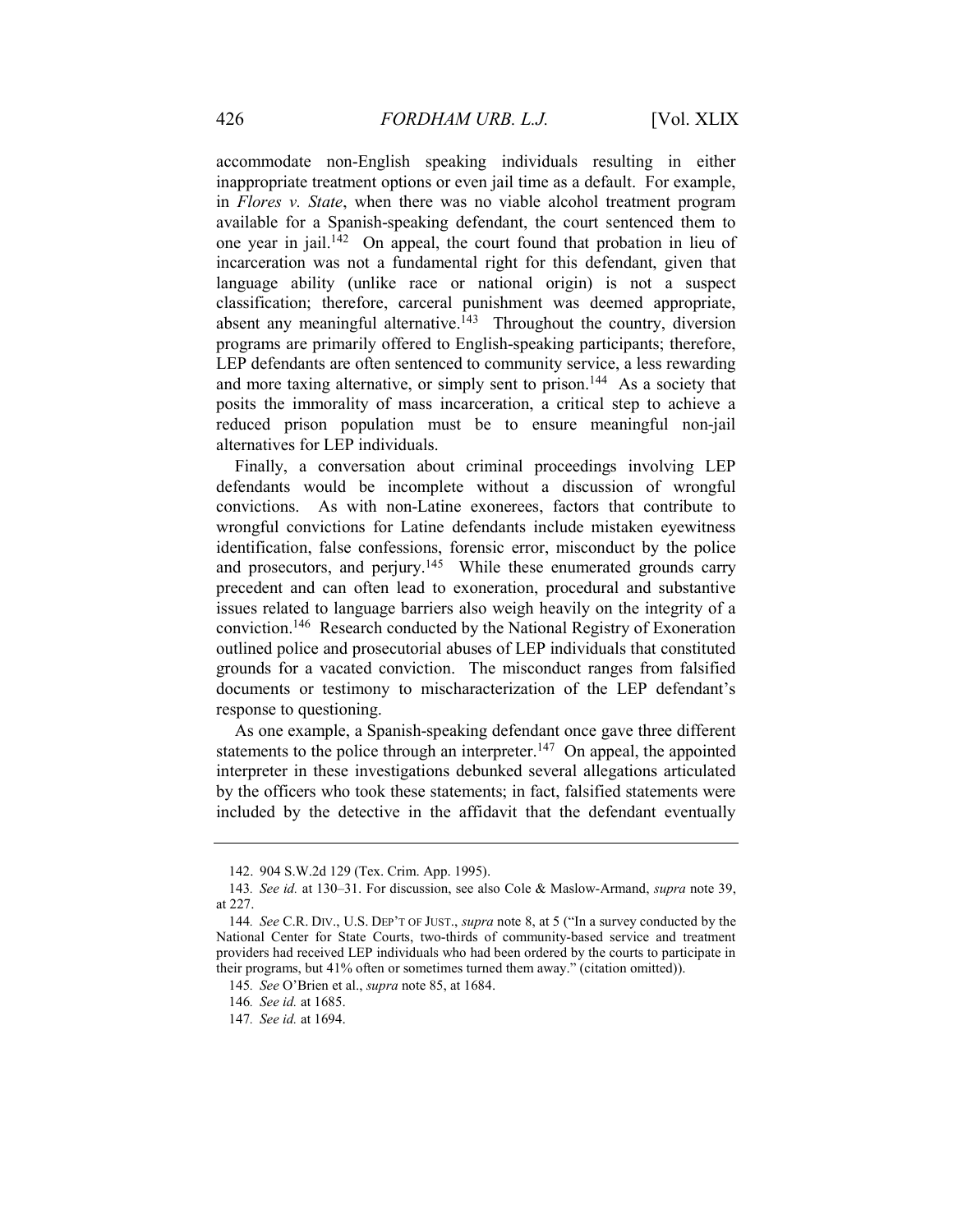signed.<sup>148</sup> Additional examples of this corrupt practice include a defendant who unwittingly signed a confession in English, and a defendant who signed a statement in English that he discovered, upon translation, was never given.<sup>149</sup> For an emblematic example of misconduct, one can turn to the story of Vincente Benavides Figueroa: Mr. Figueroa's statement was taken by an officer who only spoke broken Spanish, the interpreters in the trial were not certified (one having learned Spanish from watching television and reading books) and consistently provided inaccurate translations, and the prosecution relied on a misinterpreted phrase (for example, that "he lost sight of her for a short time") to bolster claims of the defendant's inconsistent testimony.<sup>150</sup> While these interpretation errors were not disputed, the court relied on the discredited forensic findings to overrule the conviction rather than on the language issues raised on appeal.<sup>151</sup>

LEP defendants require additional attention and resources in all criminal proceedings, but it is especially relevant when it comes to sentencing and post-conviction relief. Even where a defense team has sufficient time and resources to successfully implement a cultural mitigation strategy, alternatives to incarceration are limited by a lack of multilingual courtcertified diversion programming. Finally, once it is determined that there was a miscarriage of justice due to language-based concerns, there is no precedent outlining misconduct relating to language barriers as an avenue for exoneration. For all these reasons, LEP defendants are especially vulnerable in post-trial proceedings.

#### III. PROPOSED SOLUTIONS

Several steps have been and must be taken to ensure that LEP criminal defendants are guaranteed their constitutionally protected due process throughout their involvement in the criminal legal system. While these proposed measures to correct these problems are flawed and incomplete, they provide a meaningful intervention to the various way in which the criminal legal system perpetuates harm against LEP individuals.

Broadly speaking, pursuant to Executive Order 13166, "Improving Access to Services for Persons With Limited English Proficiency," federal

<sup>148</sup>. See id.

<sup>149</sup>. See id. at 1694–95.

<sup>150</sup>. See id. at 1703–04.

<sup>151</sup>. See id. at 1703 ("At no point in the decision did the court even mention Benavides's inability to speak English or his claim that his interpreter so incompetently translated his testimony that the prosecution, during cross-examination, was able to mischaracterize that testimony. Nor did the court address the claim that the incompetent translation of the detective interrogation mischaracterized Benavides's responses.").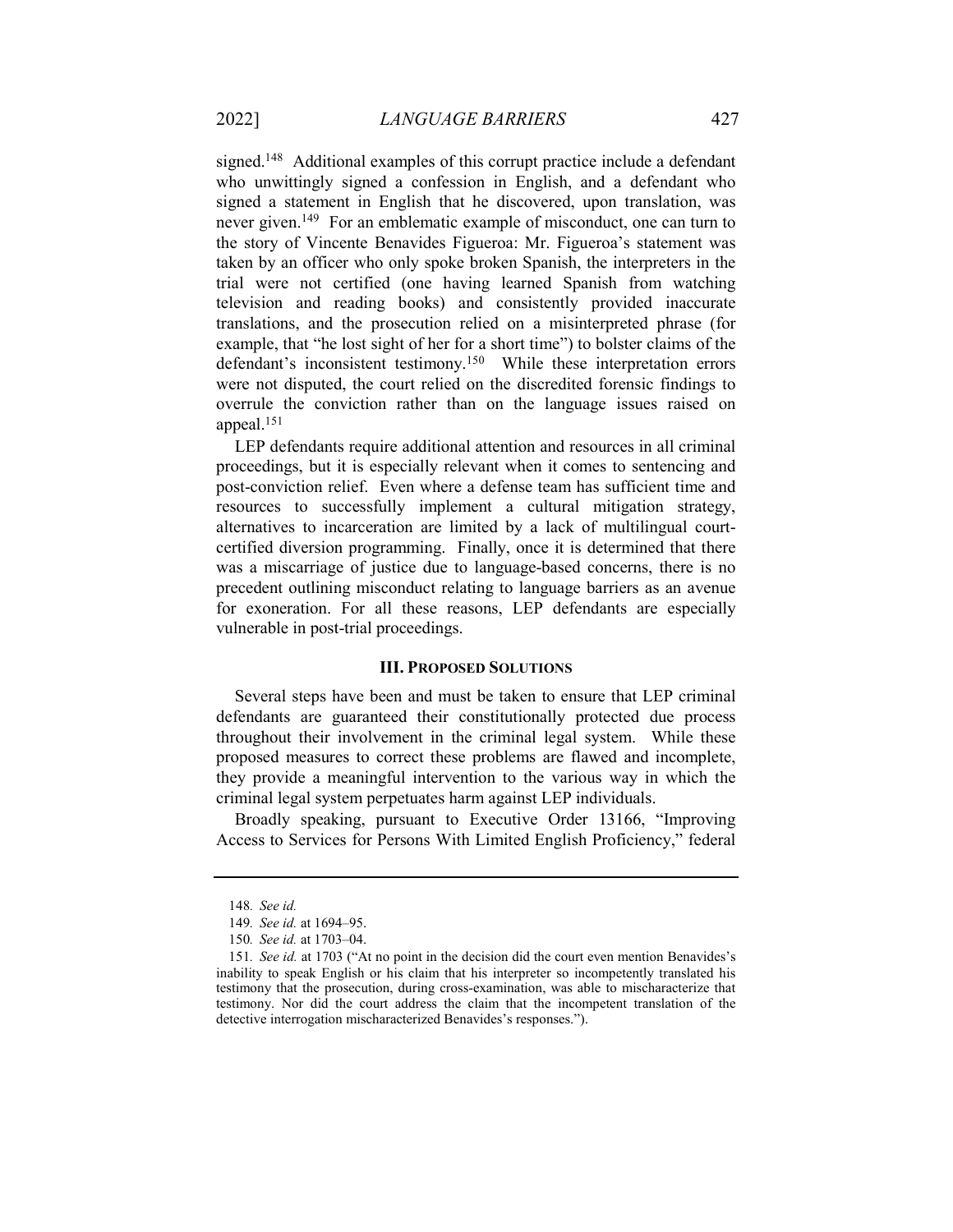law requires any law enforcement agency that receives funding to take "reasonable steps" to provide meaningful access to LEP individuals.<sup>152</sup> The Department of Homeland Security (DHS) also provides several strategies for compliance with the federal regulations, including tips for determining English proficiency, recommendations to gather data in each jurisdiction to determine the language spoken and the type of assistance utilized, and implementing a holistic plan or jurisdictional policy to establish a uniform approach to working with LEP individuals.<sup>153</sup> Additionally, as highlighted above, the Court Interpreters Act is intended to ensure meaningful language access for criminal defendants.<sup>154</sup> However, the measures have proven insufficient as states continue to circumvent or ignore these recommendations.<sup>155</sup> Therefore, there is more work to be done.

#### A. Improving Communications in Criminal Arrests

First, specified standards must be introduced to ensure that LEP individuals can understand when they are under arrest and when their Miranda rights may be invoked. As the NYPD example demonstrates, language "access" alone is insufficient and subject to abuse. Some jurisdictions have taken additional steps to attempt to resolve these concerns. For example, Washington, D.C.'s Interpreter Act guarantees access to interpreters at various stages of criminal procedure.<sup>156</sup> In particular, under this provision, an arresting officer must have a qualified interpreter or interviewer present to conduct the custodial interrogation, warning, notification of rights, or taking of a written or oral statement in a language other than English, including sign language.<sup>157</sup> Furthermore, no LEP individual can be held if otherwise eligible for release during the time period for which the officers are seeking a qualified interpreter or interviewer.<sup>158</sup> Finally, any statement or admission made by a LEP individual cannot be used against them unless a qualified interpreter or interviewer is present at the time of said statement or admission.<sup>159</sup> While

<sup>152</sup>. See 42 U.S.C. § 2000d-1 (outlining how Title XI of the Civil Rights Act of 1964 applies to federally-funded programs).

<sup>153</sup>. See LEP Resource Guide for Law Enforcement, DEP'T HOMELAND SEC., https://www.dhs.gov/sites/default/files/publications/lep-resouce-guide-law-

enforcement 0\_1.pdf [https://perma.cc/Q566-X28J] (last visited Jan. 3, 2022).

<sup>154</sup>. See 28 U.S.C. §§ 1827–1828.

<sup>155</sup>. See supra Part II.

<sup>156</sup>. See generally D.C. CODE § 2–1902 (2021).

<sup>157</sup>. See id. § 2–1902(e)(1).

<sup>158</sup>. See id. § 2–1902(e)(2).

<sup>159</sup>. See id. § 2–1902(e)(3).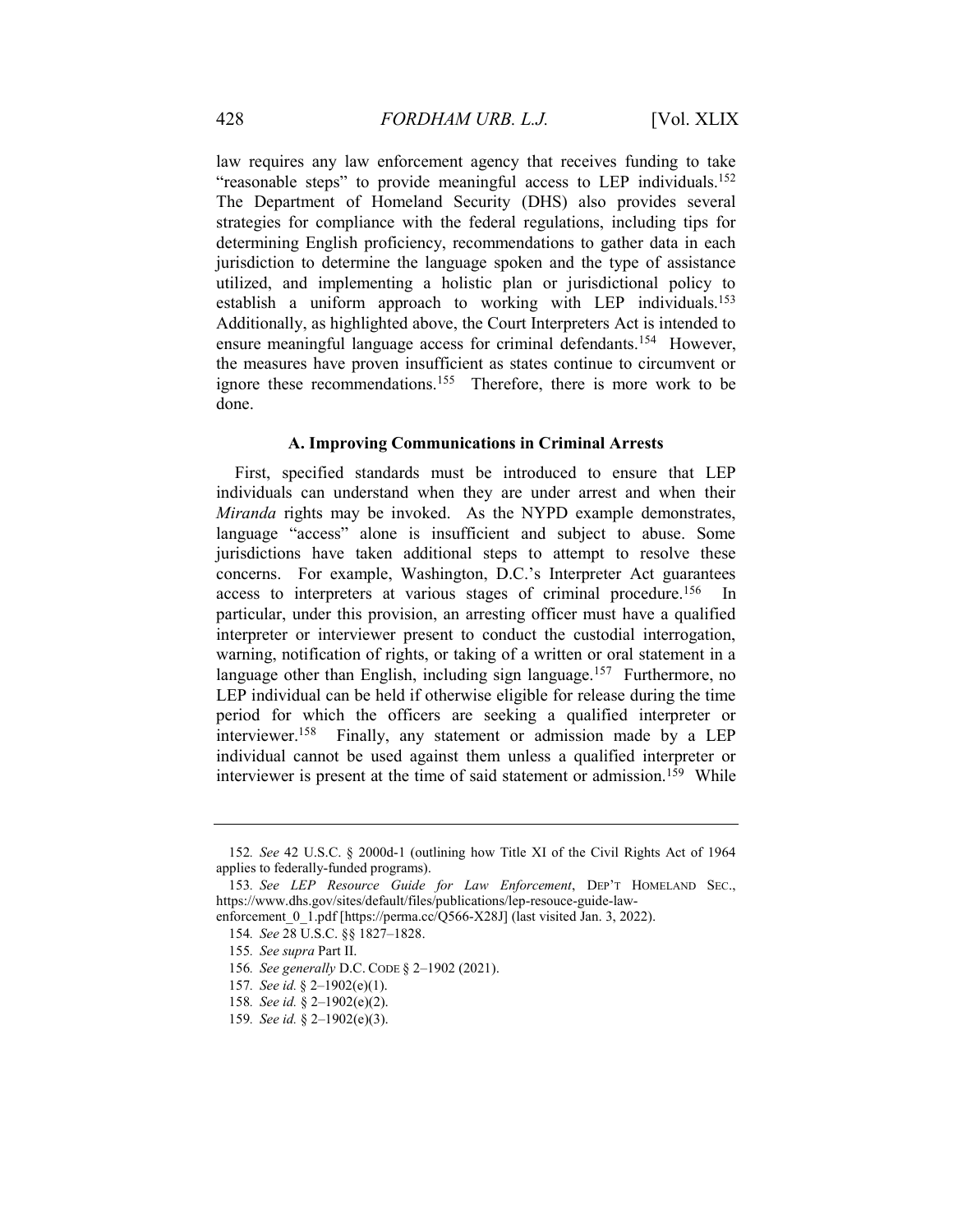this still does not address cultural competency concerns, these protective measures place LEP defendants on a more equal playing field with Englishspeaking defendants. Another practice aimed at resolving literacy issues was implemented by the New Orleans Police Department (NOPD). In addition to written versions of one's Miranda rights, in 2018, the NOPD implemented a 45-day trial period wherein officers carried photo representations and audio recordings of one's rights.<sup>160</sup> This measure attempts to address both cultural and educational inequities that may arise during the arrest of a LEP criminal defendant.

In addition to these efforts, officers should be educated in cultural competency including trauma-informed responsiveness to individuals triggered by police contact and nonverbal communication across cultural contexts. For example, a cross-cultural training was conducted in the Little Rock Police Department in 2018. According to the training facilitators, the objective of the initiative was to train officers to be professional and objective with each community member they encounter, "'blindfolded' like Lady Justice," while also acknowledging that every person is an individual with clear cultural expectations of law enforcement.<sup>161</sup> Further, "given that there are cultural differences among people, an officer [should understand] different expectations, [predict] culturally derived behavior, and appropriately [adapt] his or her approaches."<sup>162</sup> The story outlines a positive response to the training program from trained officers, though it does not survey its impact or impression on the Little Rock community.<sup>163</sup> Still, a training like this could help ensure that police-citizen communications accommodate and appreciate different cultural understandings that may arise when LEP individuals and non-U.S. residents are dealing with law enforcement.

#### B. Raising Standards for Certified Court Interpreters

Interpreters also require additional training and support. The Federal Court Interpreter Certification Exam (FCICE) Program only provides certification exams in three languages: Spanish, Navajo, and Haitian-

<sup>160</sup>. See Non-English Language Miranda Tools Promise Major Changes in Criminal Justice Arena, AM. BAR ASS'N (Aug. 5, 2018), https://www.americanbar.org /news/abanews/aba-news-archives/2018/08/non-english\_language/ [https://perma.cc/84HC-P5UH].

<sup>161</sup>. See Marcus Paxton & Robert Strauss, Cultural Diversity and Cultural Competency for Law Enforcement, POLICE CHIEF MAG., https://www.policechiefmagazine.org/culturaldiversity-and-competency/ [https://perma.cc/TRQ6-CCVR] (last visited Jan. 18, 2022).

<sup>162</sup>. See id.

<sup>163</sup>. See id.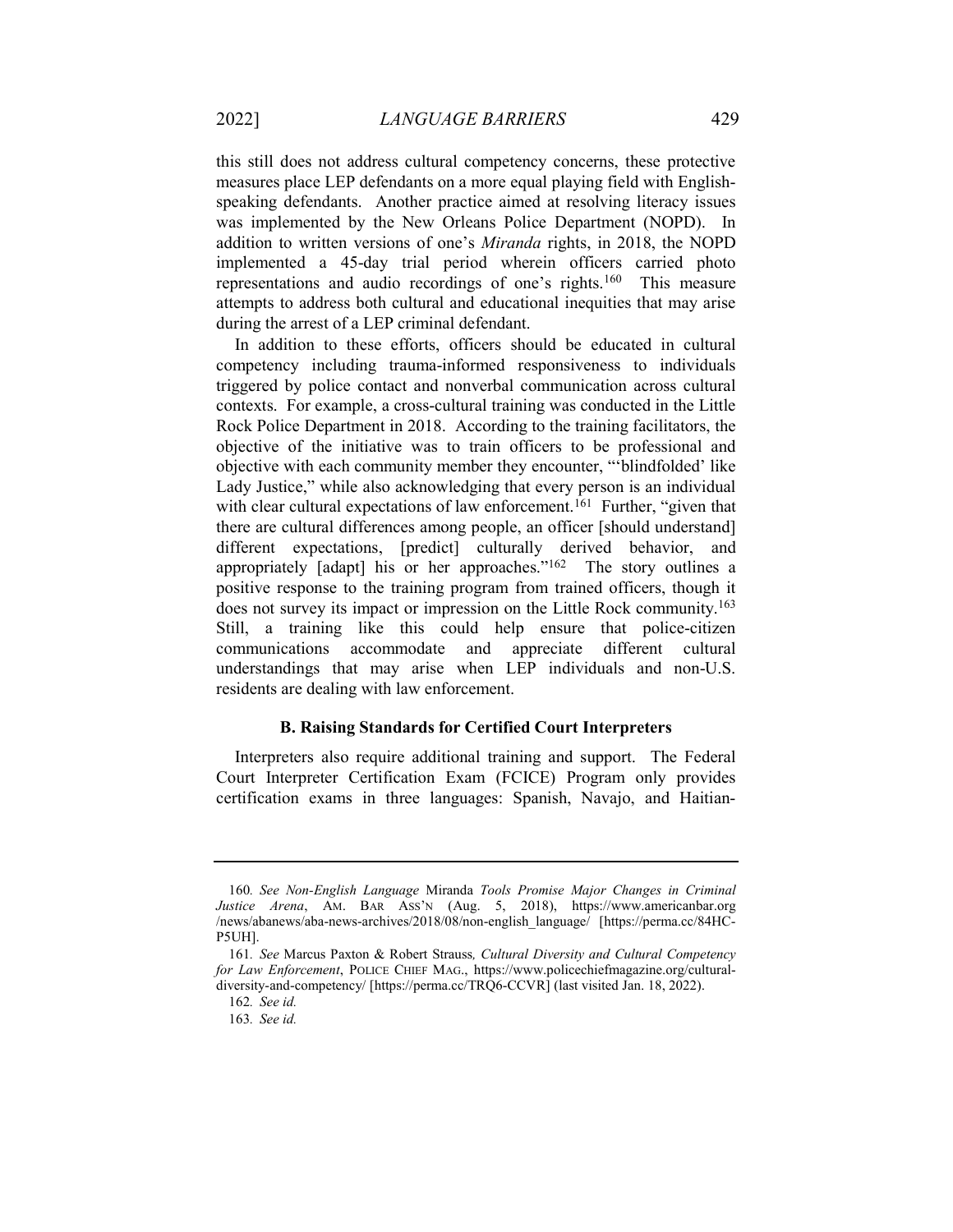Creole.<sup>164</sup> The New York State system (Consortium for State Court Interpreter Certification (CSCIC)), while offering 18 language exams, merely assesses whether interpreters possess "minimal levels of language knowledge and interpreting skills required to perform competently during court proceedings."<sup>165</sup> Further, the New York State court interpreter job description requires a high school diploma but does not require native fluency in a second language or a language immersion experience.<sup>166</sup> Therefore, in addition to expanding languages available for certification, the American Bar Association recommends building in structural checks to ensure interpreter skill, rather than mere competency. These include: test components and scoring systems that have utility for diagnostic evaluation of candidate strengths and weaknesses as well as for summative evaluation; a program that informs candidates and users of interpreter services of the names and credentials of all individuals involved in the testing development and administration process; test source materials that are derived exclusively from specimens of court and related justice system language; and test scoring that utilizes a procedure that is readily perceived to be objective and unaffected by personal bias.<sup>167</sup> By implementing a thorough certification process that ensures an interpreter is fully fluent in a second language, and by providing consistent checks on the success and style of interpretation, court interpretation will be more proficient and consistent.

In addition to these checks, court interpreters should be provided with competitive pay and benefits to improve retention and attract talent, particularly talent from underrepresented backgrounds and languages. These procedures and incentives will help produce more equitable outcomes for LEP criminal defendants.

#### C. Clarifying the Role of Defenders

Public defender offices can also play a role in resolving communication challenges between defenders and LEP clients. As one measure, they can hire in-house community interpreters to help with pretrial communication,

<sup>164</sup>. See AM. BAR ASS'N, STANDARDS FOR LANGUAGE ACCESS IN STATE COURTS (2012), https://www.americanbar.org/content/dam/aba/administrative/legal\_aid\_

indigent defendants/ls\_sclaid\_standards\_for\_language\_access\_proposal.authcheckdam.pdf [https://perma.cc/X284-BJPN].

<sup>165</sup>. Id. at 96 (emphasis added).

<sup>166</sup>. See Sandro Tomasi, May Compensation Policies Show State Court Interpreters Are Underpaid, NAT'L ASS'N JUDICIARY INTERPRETERS & TRANSLATORS (May 6, 2020, 7:19 AM), https://najit.org/proteus/compensation-policies-show-state-court-interpreters-areunderpaid/ [https://perma.cc/H2T2-5THG].

<sup>167</sup>. See AM. BAR ASS'N, supra note 164, at 96.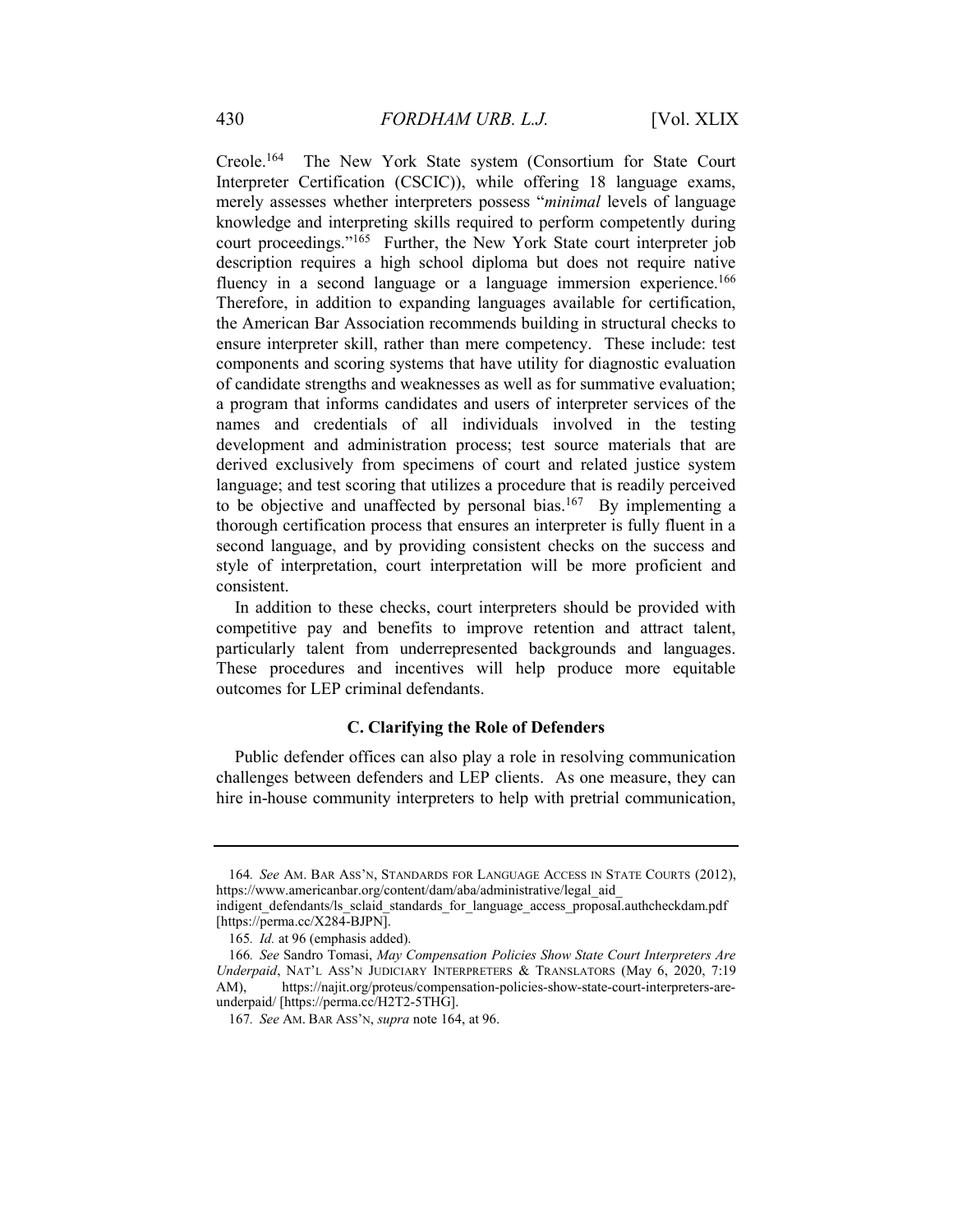plea-bargaining, and trust-building. Muneer Ahmad, for example, advocates for a reconceptualized, community-oriented approach to interpretation that promotes collaboration among client, defender and interpreter and respects the cultural and linguistic knowledge that the interpreter offers.<sup>168</sup> While Ahmad concedes that the approach is technically imperfect (for example, community interpreters may lack certain legal knowledge), he argues that this is the surest way to ensure a balanced power dynamic that centers the client and their goals.<sup>169</sup> Under this advocacy model, clients will feel heard and respected, knowing that both their communications and cultural context are being understood by someone on their lawyering team.

#### D. Preventing the Implementation of White-Washed Juries

There are two ways to achieve equity in the jury selection processes and assurance that LEP defendants are tried by a jury of their peers: allowing for entirely bilingual juries or allowing for complete interpretation services for jurors. The former proposal, while ambitious, seems unlikely; in recognizing the benefit of having their case heard by a jury of their peers, one Spanish-speaking defendant petitioned for a Spanish-speaking bilingual jury and was denied because (in a rather bare-bones explanation) no other cases required the need for a bilingual jury.<sup>170</sup> The latter proposal is more hopeful. As highlighted by Jasmine Gonzales Rose, juror language accommodation (provided through interpretation and translation services) has been refined in New Mexico, for example, over the past 150 years. "Under these guidelines, all parties and jurors are informed of the interpreters' role, and the interpreters take an oath in open court that they 'will only provide translation services to the non-English-speaking juror and will not otherwise participate in the trial or jury deliberations.'"<sup>171</sup> While this may expend extensive judicial resources, this provides the surest guarantee that LEP criminal defendants are provided procedural and substantive due process.

The court should also take measures to educate jurors in cultural competency; this can be implemented using expert witnesses who are members of the same race, ethnicity, and/or community as the LEP

<sup>168</sup>. See Ahmad, supra note 76, at 1062.

<sup>169</sup>. See id.

<sup>170</sup>. See Christopher F. Bagnato, Change Is Needed: How Latinos Are Affected by the Process of Jury Selection, 29 CHICANO/A-LATINA-O L. REV. 59, 63 (2010).

 <sup>171.</sup> Gonzales Rose, supra note 31, at 352 (quoting Edward L. Chávez, New Mexico's Success with Non-English Speaking Jurors, 1 J. CT. INNOVATION 303, 305 (2008)).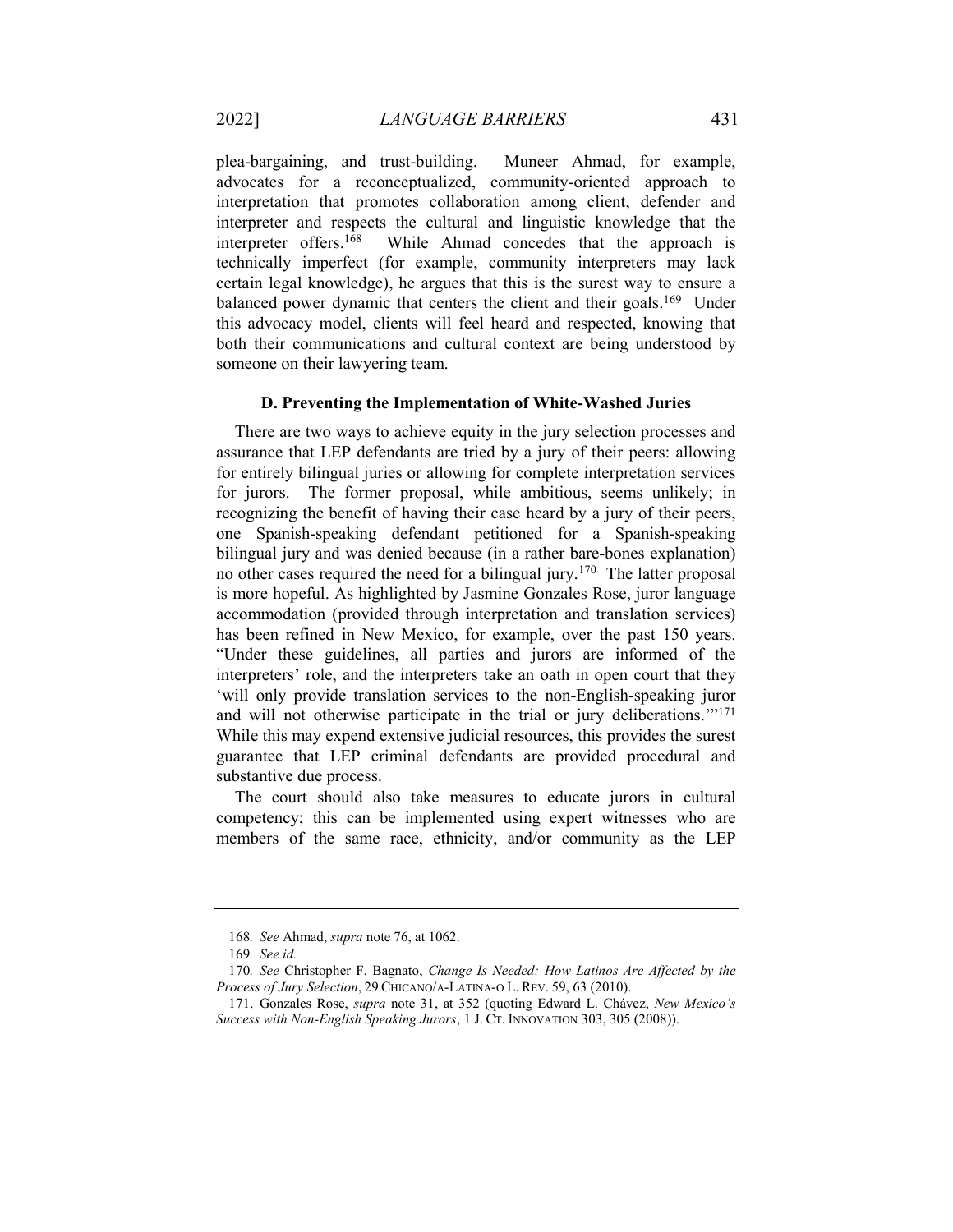defendant. Leti Volpp presents a case study of a more successful "cultural defense" in People v.  $Wu$ .<sup>172</sup> Here:

[T]he "experts" extensively interviewed the defendant, so that the focus of their testimony was on the individual and how her behavior fit into their conceptions of "culture," . . . . In addition, Helen Wu's "experts" based their theory on "transcultural psychology." Their analysis was based on the experience of people who migrate to the United States rather than in "culture" as observed in the country of origin. Finally, the "experts" were experts in the sense that they were immigrants to the United States themselves and were thus invested in representing the experience of immigrants from a subjective position.<sup>173</sup>

By implementing a thorough and personalized approach to evaluate the role one's cultural experience plays in their culpability, expert witnesses can provide context and reasoning in support of the LEP defendant's story. Furthermore, this prevents the defense team from pathologizing one's cultural identity or from creating a "formalized 'cultural defense'" that presents a particular race or culture as a monolith.<sup>174</sup>

#### E. Enhancing Mitigation Techniques and Post-Conviction Relief

Regarding sentencing solutions, the bare minimum is to include at least one person who speaks the language of the LEP defendant on the mitigation team.<sup>175</sup> However, a truly successful cultural mitigation requires a team of experts, in addition to community support, to speak to the cultural and personal background of the LEP defendant.<sup>176</sup> It is imperative here that an individual, particularly a LEP individual from a minority culture, is not presented as a cultural stereotype. As with cultural defenses, cultural mitigation evidence should not be used to present all people in a certain racial or ethnic group as "the same"; one should not equate "cultural dictates with cultural compulsion — in assuming that cultural dictates apply with equal force to all who share a cultural background."<sup>177</sup> Instead, one should seek to contextualize the LEP individual's experience and perspective within well-supported, authentic explorations of their own cultural identity.<sup>178</sup> Though not all LEP individuals identify with distinct

<sup>172</sup>. See Volpp, supra note 99, at 89.

<sup>173</sup>. See id.

<sup>174</sup>. See id.

<sup>175</sup>. See Holdman & Seeds, supra note 133, at 919.

<sup>176</sup>. See id. at 904–05.

<sup>177.</sup> Id. at 887 (citation omitted).

<sup>178</sup>. See Volpp, supra note 99, at 100 ("Information about the defendant's culture should never be reduced to stereotypes about a community but rather should concretely address the individual defendant's location in her community, her location in the diaspora and her